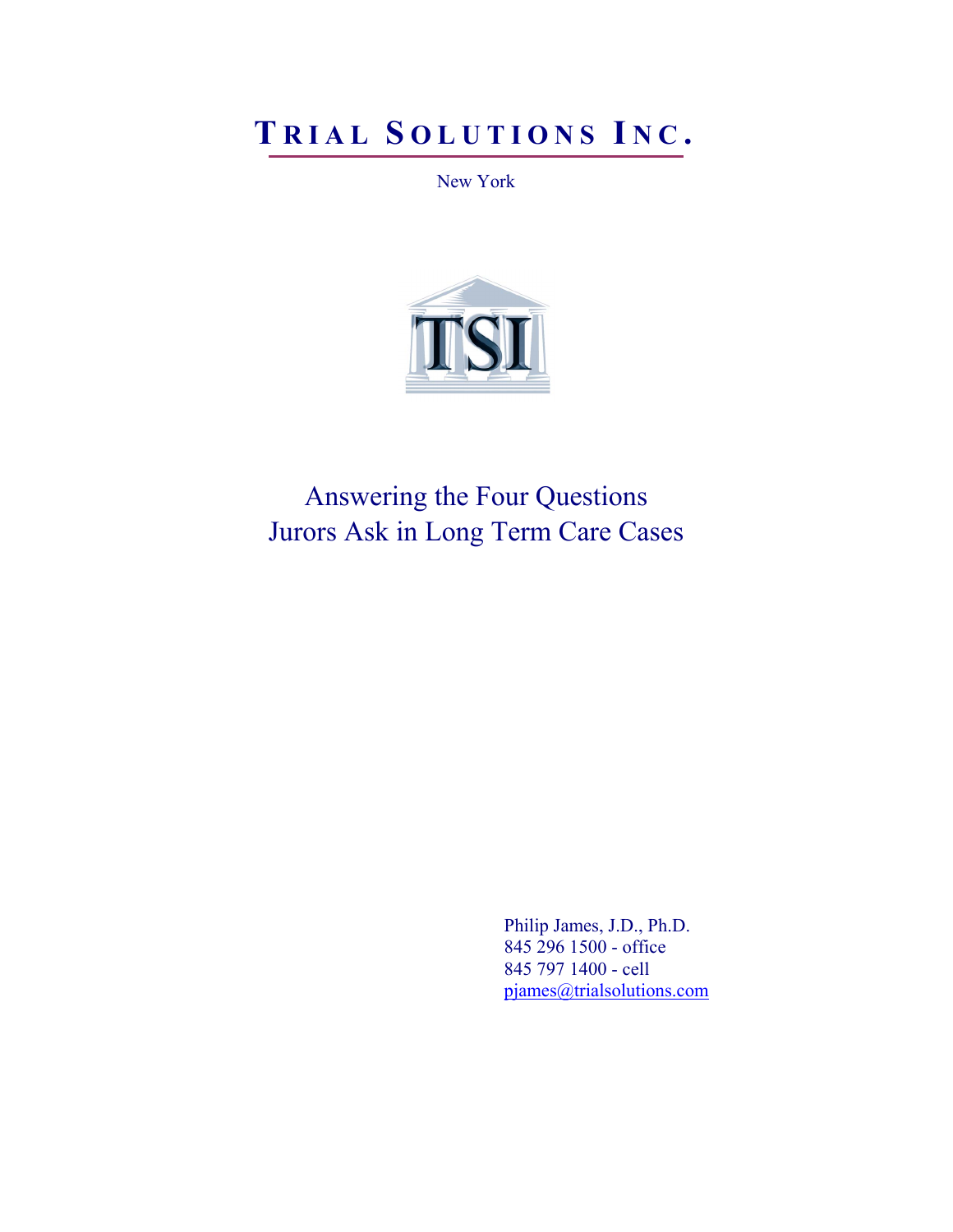# **TABLE OF CONTENTS**

| SECTION I: THE FOUR QUESTIONS JURORS ASK IN EVERY LONG TERM |                                                                                                                                                                                                              |                |  |  |
|-------------------------------------------------------------|--------------------------------------------------------------------------------------------------------------------------------------------------------------------------------------------------------------|----------------|--|--|
| I.                                                          |                                                                                                                                                                                                              |                |  |  |
| 1.                                                          | Was there active abuse at the home?                                                                                                                                                                          | $\mathbf{1}$   |  |  |
| 2.                                                          | What are the jurors' pre-trial attitudes about nursing homes and corporations?                                                                                                                               | $\overline{2}$ |  |  |
| 3.                                                          | Will someone from the parent corporation testify?                                                                                                                                                            | $\overline{2}$ |  |  |
| 4.                                                          | How well will the Director of Nursing and Administrator testify?                                                                                                                                             | 3              |  |  |
| 5.                                                          | Will the Defense present credible evidence that the company provides the<br>Administrator equal or greater incentives for meeting patient performance<br>objectives than for staying within budget?          | $\overline{4}$ |  |  |
| 6.                                                          | Will the Plaintiff present three or more employees who will testify that staff<br>falsified charts?                                                                                                          | 5              |  |  |
| 7.                                                          | What do the jurors make of the state inspections and survey results?                                                                                                                                         | 6              |  |  |
|                                                             |                                                                                                                                                                                                              | .7             |  |  |
| 1.                                                          | Will the Plaintiff call three or more current or former employees who will<br>provide negative testimony about the home?                                                                                     | 7              |  |  |
| 2.                                                          | Will the Defense present front line staff who will testify that they remember the<br>resident and that they provided care to the resident?                                                                   | 9              |  |  |
| 3.                                                          | Will the Defense present RNs and LPNs who can clarify the relative roles of<br>CNAs and nurses, can explain the different charting requirements and can attest<br>that there was enough staff to do the job? | 9              |  |  |
| 4.                                                          | Will the home present staffing data?                                                                                                                                                                         | 9              |  |  |
| 5.                                                          | What was the duration of the negligence related complaint?                                                                                                                                                   | 10             |  |  |
| 6.                                                          | Will the Defense present evidence of activities in the home so that the Defense<br>can show that the home cares about the quality of a patient's life as well as the<br>quality of their medical care?       | 10             |  |  |
|                                                             | III. DO THE ESTATE REPRESENTATIVES DESERVE COMPENSATION?  10                                                                                                                                                 |                |  |  |
| 1.                                                          | Did the family visit and report problems?                                                                                                                                                                    | 10             |  |  |
| 2.                                                          | Does the Home administer family satisfaction surveys?                                                                                                                                                        | 11             |  |  |
| 3.                                                          | Who in the family will profit from an award?                                                                                                                                                                 | 11             |  |  |
| 4.                                                          | Will the Defense call a bereavement expert?                                                                                                                                                                  | 11             |  |  |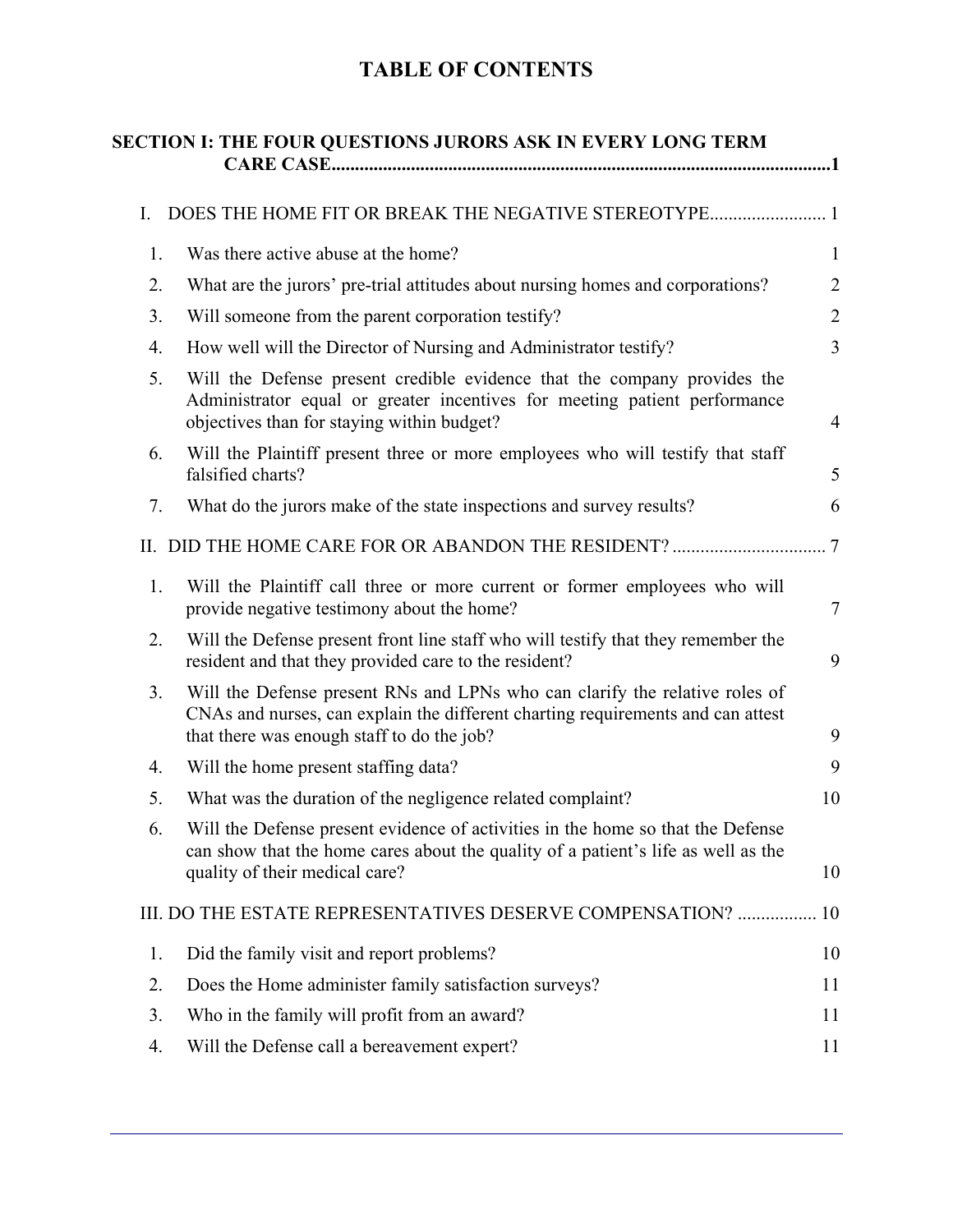| 1. | Does the case contain a complaint that makes people immediately think the<br>home must have been negligent?                                                           | 13  |
|----|-----------------------------------------------------------------------------------------------------------------------------------------------------------------------|-----|
| 2. | If the jurors find negligence, are they also likely to find that the negligence<br>caused the death?                                                                  | 13  |
| 3. | Was the illness first diagnosed before admission or after admission?                                                                                                  | 13  |
| 4. | What will the treating doctor and Medical Director say?                                                                                                               | 13  |
|    | SECTION II: ANSWERING THE FOUR QUESTIONS THAT JURORS ASK IN                                                                                                           |     |
| Ι. | ACTIVATING CASE RELEVANT BELIEFS DURING VOIR DIRE  14                                                                                                                 |     |
| 1. | <b>Establish Rapport by Building Consensus</b>                                                                                                                        | 14  |
| 2. | Build Consensus by Activating Case-Relevant Anchoring Beliefs                                                                                                         | 14  |
|    |                                                                                                                                                                       |     |
|    | The quality of care that courts require for doctors, nurses, and nursing homes<br>allows for many errors and is far below the standard you want for you and your      |     |
|    | Fairness requires that we judge a worksite based on all the evidence, especially<br>since every workplace has a minority of underachievers and complainers17          |     |
|    | Where many people have labored to create a very large document, fairness<br>requires that you judge the product as a whole, and it would be unfair to judge           |     |
|    | In a health care setting, we must expect that there are people who provide care<br>and people who take care of the budget, and it is only fair to expect they only    |     |
|    | Nursing homes are an essential part of the health care delivery system, but it's                                                                                      |     |
|    | Many of the people who enter a nursing home will receive rehabilitation and go<br>home. For others, it is known at the time they are admitted that this will be their |     |
|    |                                                                                                                                                                       |     |
|    | All medical institutions, including nursing homes, must make a profit if they                                                                                         | .20 |
|    | Caring for the terminally ill and the very elderly is a special calling that                                                                                          |     |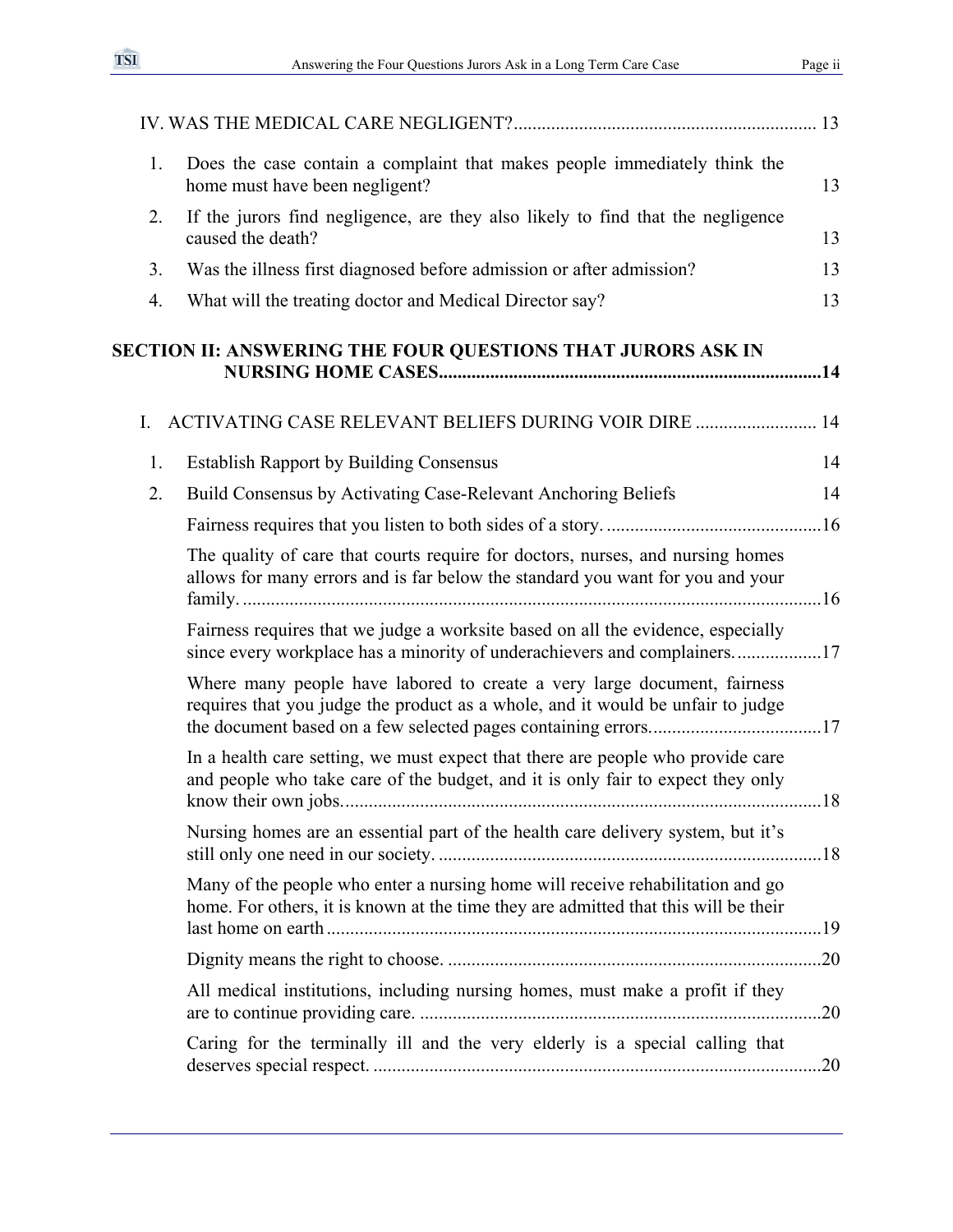|    | A family has a responsibility to act immediately if they see their family        | .20 |  |  |
|----|----------------------------------------------------------------------------------|-----|--|--|
|    | Guilt, grief and greed are likely motives for a lawsuit against a nursing home21 |     |  |  |
| 3. | De-Selecting Unfavorable Jurors                                                  | 21  |  |  |
|    |                                                                                  | 21  |  |  |
| 1. | Jurors Assemble Stories, They Do Not Weigh Evidence                              | 22  |  |  |
| 2. | Stories Have a Universal Structure                                               | 22  |  |  |
|    |                                                                                  | 26  |  |  |
| 1. | Who Was This Person Before He or She Came To The Nursing Home?                   | 27  |  |  |
| 2. | What Did They Expect When They Came To The Nursing Home?                         | 28  |  |  |
| 3. | Who Is the Defendant and What Kind of Company Do They Run?                       | 29  |  |  |
| 4. | If The Care Was So Good, Then Why Did The Symptoms Develop?                      | 29  |  |  |
| 5. | Why Is This Family Bringing A Lawsuit?                                           | 30  |  |  |
| 30 |                                                                                  |     |  |  |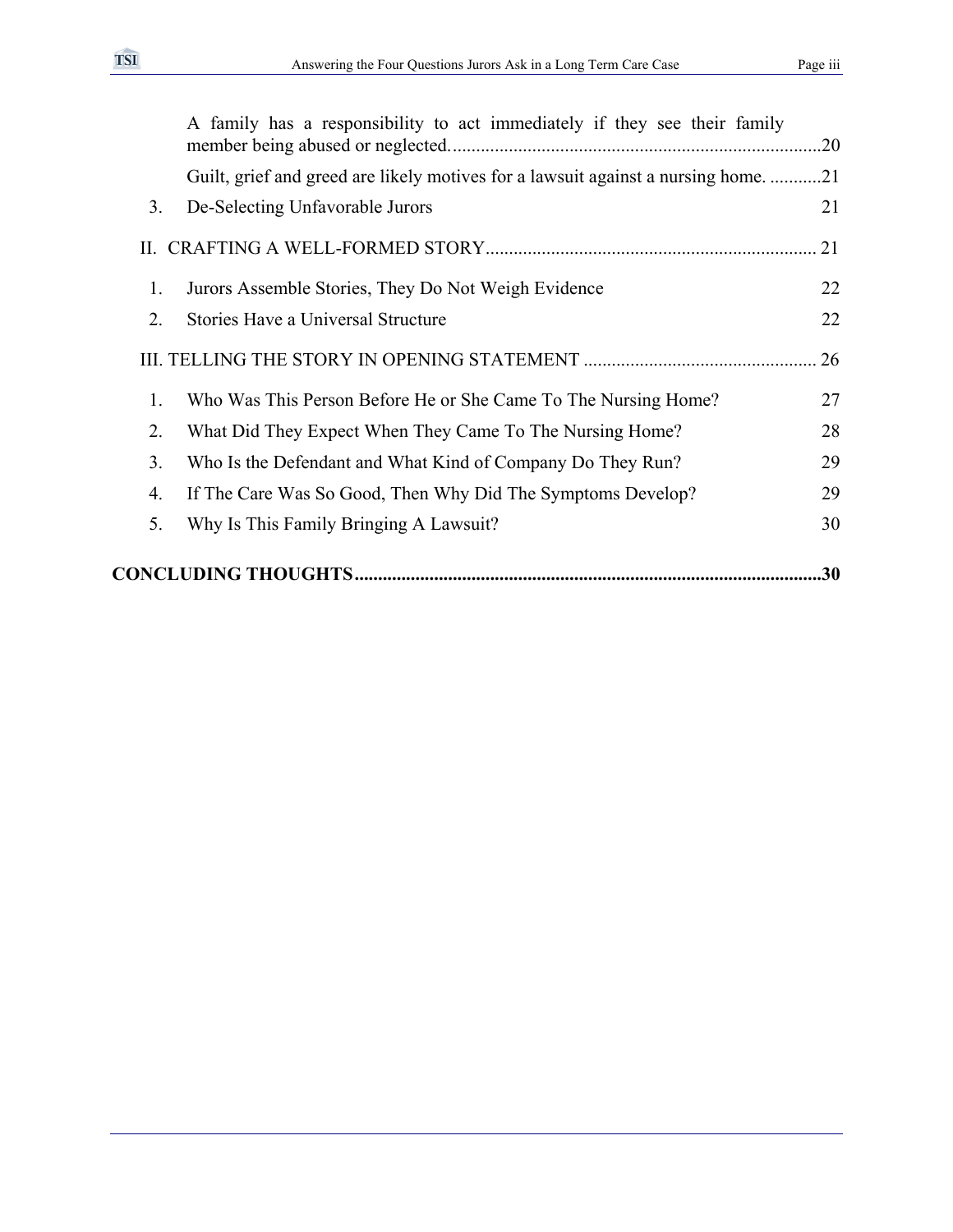# **Answering the Four Questions That Jurors Ask in Long Term Care Cases**

# **Section I: The Four Questions Jurors Ask In Every Long Term Care Case**

Jurors reduce every verdict form to two essential questions: "What happened here?" and "What is the fair way out of this situation?" In a nursing home case, the jurors decide "What happened here?" by discussing and answering the following four questions:

- <sup>¾</sup> Does the nursing home and its parent corporation fit or break the negative stereotype? Or put more simply, "Is this one of *those* homes or one of *those* companies?"
- $\geq$  Did the staff at the home care for and about the resident or did they abandon them?
- $\triangleright$  Is this a deserving family?
- $\triangleright$  Was the medical care negligent?

These are the four major questions. More specific questions are associated with each of the major questions.

# **I. DOES THE HOME FIT OR BREAK THE NEGATIVE STEREOTYPE**

The first major question, "Whether this is one of *those* homes?" is the most important of the four. Lose on this question and you will probably lose on the other questions as well. One of *those* homes is a home in which people die alone and abandoned amidst squalid, Dickensian conditions created by owners who run the homes with a criminal mentality, either subliminal or overt. The more specific questions that relate to how jurors answer the main question include:

- 1. Was there active abuse at the home?
- 2. What are the jurors' pre-trial attitudes about nursing homes and corporations?
- 3. Will someone from the parent corporation testify?
- 4. How well will the Director of Nursing and Administrator testify?
- 5. Will the Defense present credible evidence that the company provides the Administrator equal or greater incentives for meeting patient performance objectives than for staying within budget?
- 6. Will the Plaintiff present three or more employees who will testify that staff falsified charts?
- 7. What do the jurors make of the state inspections and survey results?
- *1. Was there active abuse at the home?*

Any case which involves an allegation that a staff member hit, swore at, or molested a resident obviously raises suspicions among jurors about the mentality of the owners and management. Given the possibility of this event, jurors wonder how many more such events like this happened that no one reported or no one knows about.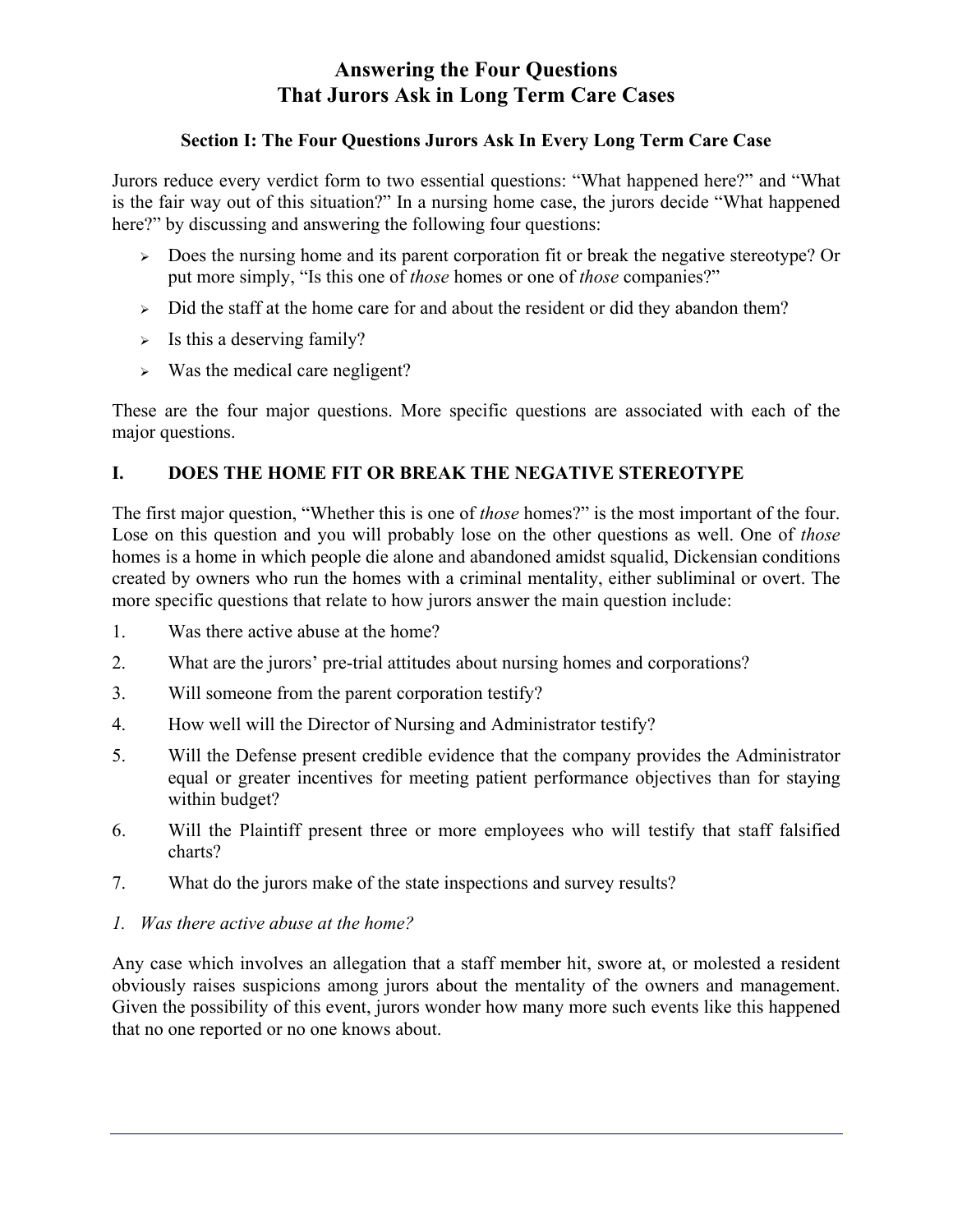# *2. What are the jurors' pre-trial attitudes about nursing homes and corporations?*

Half the population admits that they actually don't know much at all about nursing homes. More than half don't know whether the government, private individuals or large companies own most nursing homes. Similarly, over half the population doesn't know or can't correctly identify the source of funding for most nursing homes. Thus, when asked to judge nursing homes, this segment of the population says they don't have a positive or negative opinion. The other half of the population splits, one quarter saying they hold a negative view and one quarter saying they hold a positive view. However, most people have heard or read about a nursing home with extremely poor conditions and few have read or heard positive stories. As a result, the half of the population which is uninformed about nursing homes tends to hold negative beliefs about them even if they feel they know too little to actually make a judgment about them. Thus, threequarters of the population believe that nursing homes are understaffed. Three-quarters believe nursing homes are places where you go to die and do not know that nursing homes also provide rehabilitation. Most people believe that owning a nursing home is about as profitable as owning any other medical facility, but they see the quality of care in nursing homes as only "fair" as opposed to the "good" level of medical care they see in hospitals and medical clinics.

Given these beliefs about nursing homes can affect the jurors' decision in a long-term care case. In addition, the attitudes in the jurisdiction about corporations also come into play. Almost half the American population believes that "executives of large corporations that provide medical care often put profits over people." The question is not specific to nursing homes. People are responding based on their experience with their insurance carriers, HMOs and hospitals. In a jurisdiction where people feel particularly victimized by large corporations, often jurisdictions with high poverty rates, the percentage of people holding this suspicion about corporate health care executives rises to 75%.

# *3. Will someone from the parent corporation testify?*

75% of the jurors believe that executives from the parent corporation "*must* come to testify at trial." (emphasis added). Our research has shown that a poor appearance by company's executive management is preferable to no appearance. At best, jurors see management's failure to appear in a case in which someone may have died of neglect in one of their homes as a breathtaking level of disinterest. At worst, jurors see a failure to appear as a cover-up. We heard the following from a juror in a post-trial interview.

*"It seems to me that if you're interested in the nursing home, then how can you lay it on the Administrator when something this important happens? What are you thinking? Do you have so much money that it doesn't matter to you? Are you so busy out golfing that you can't take the time out to appear even on the last day? I just thought, 'Wow.' And that was brought up in that room too by a few jurors."* 

While our research has shown that a poor performance is better than no appearance, we are not advocating a poor performance. Nursing homes should recognize that lawsuits are part of doing business and should develop someone who can represent the company well at trials. This should not be someone from the financial or business side of the company.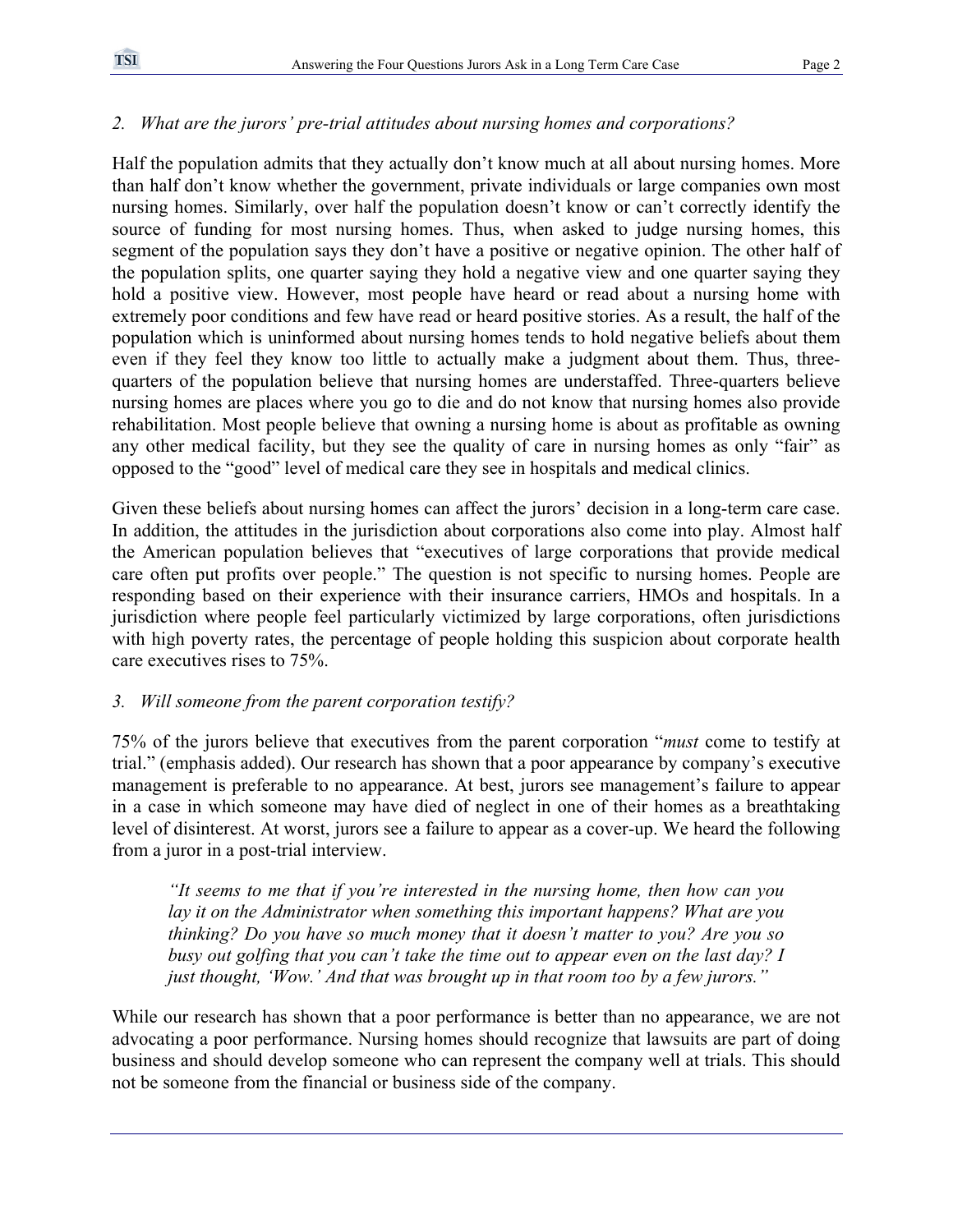# *4. How well will the Director of Nursing and Administrator testify?*

The Director of Nursing and the Administrator are the personification of the company in the local home. Their testimony is crucial. Typically, neither is very good at public appearances and they need careful preparation. Often, they are called by the Plaintiffs and the Director of Nursing is asked questions appropriate for the Administrator and vice versa, a ploy intended to make each keep repeating that they "don't know." Both need to be prepared for this tactic. The Director of Nursing must be prepared on the clinical and nursing aspects of the case. The Administrator must, of course, be prepared to face staffing questions and survey questions. They should also be prepared to testify that, while it's their license on the wall, the buck doesn't stop with them. Administrators who claim the buck stops with them have a hard time deferring on questions outside their expertise. It's better for the Administrator to testify that they run the home as part of a team that includes the Medical Director, the Director of Nursing, and the Administrator.

Finally, Administrators need to be prepared to assert a proactive philosophy of care when faced with general questions. The following is an actual example of an interchange between an Administrator and a Plaintiff's counsel. In reading this, one should imagine that the Plaintiff's counsel asked the questions in a loud, indignant, accusatory tone and the Administrator answered rather sheepishly.

- Q. Let's talk about what's acceptable from an administrator's standpoint with regard to the administration of a nursing home. From an administrator's standpoint, do you think it's appropriate to have staffing insufficient to meet the residents' needs?
- A. No, sir.
- Q. Do you think it's appropriate to have inadequate supplies to meet the residents' needs?
- A. No, sir.
- Q. Is it appropriate for employees to falsely chart in the residents' charts?
- A. No, sir.
- Q. Is it appropriate for employees to chart when they're not at work?
- A. No, sir.
- Q. Or when the resident is in the hospital?
- A. No, sir.
- Q. Or to pre-chart on a resident before any care has been given?
- A. No, sir.
- Q. Is it appropriate for a resident not to be bathed as ordered?
- A. No, sir.
- Q. Not to receive nail care?
- A. No, sir.
- Q. Not to receive hair care?
- A. No.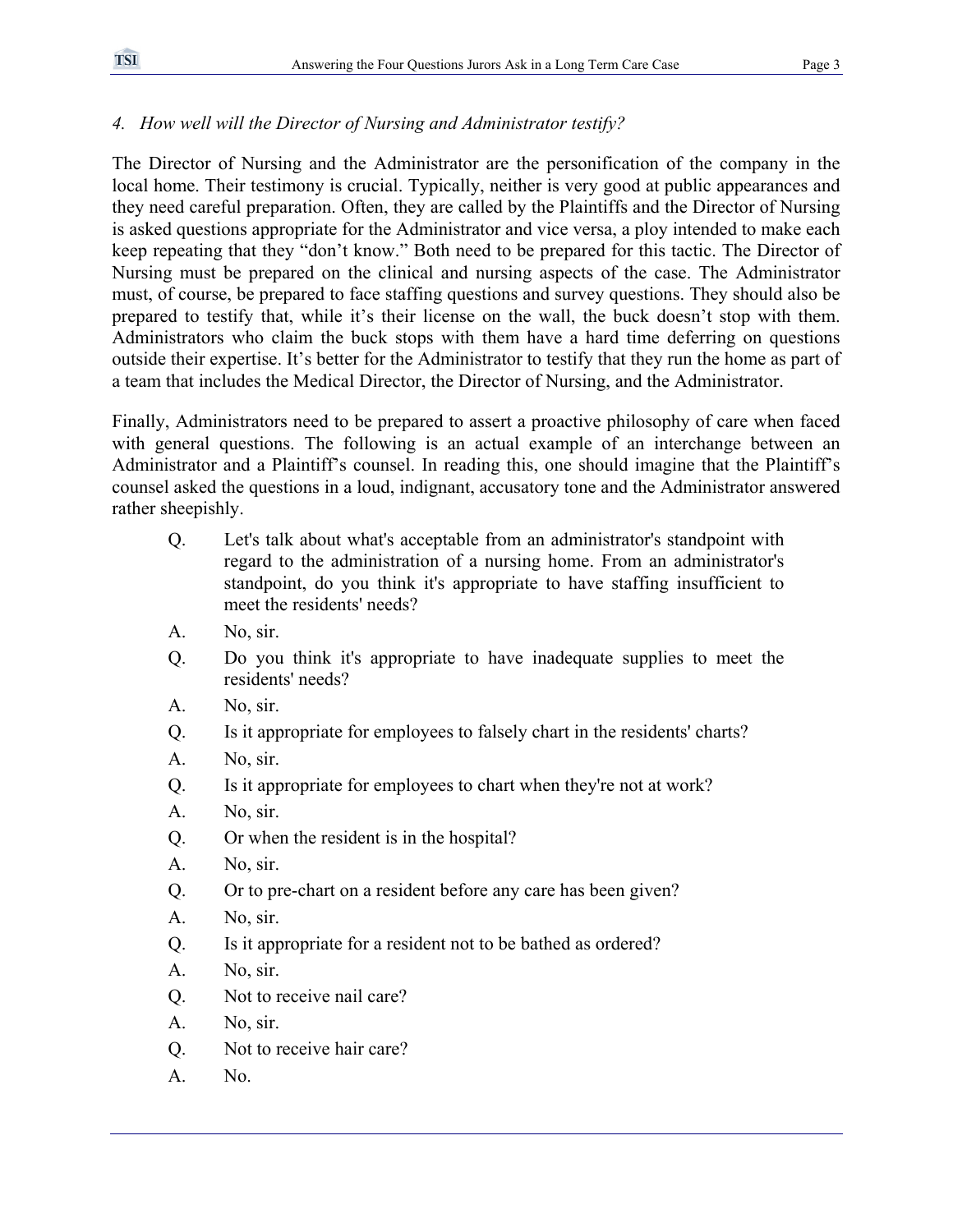- Q. Is it appropriate for nursing staff to miss treatments in conformity with the doctor's orders?
- A. No, sir.
- Q. Is it appropriate for the nursing home to fail and -- to fail to turn and reposition a resident every two hours as ordered by the physician?
- A. No, sir.
- Q. Is it appropriate for the nursing home to fail to provide range of motion for a resident who's at risk for developing contractures?
- A. No, sir.
- Q. Is it appropriate for the nursing home to leave old bandages on wounds?
- A. No, sir.
- Q. Is it appropriate for untrained nurses, that is CNAs, to change bandages and dressings?
- A. I'm sorry. I'm used to saying no, sir so I thought you just changed. Repeat that.
- Q. Is it appropriate for CNAs --
- A. No, sir.
- Q. -- to change dressings?
- A. No, sir.
- Q. Is it appropriate to leave residents who are unable to move themselves languishing in urine and feces until the feces becomes dried hard to their body and the urine dries in brown rings on their limbs?
- A. Not acceptable.
- Q. Is it appropriate to fail to investigate complaints of abuse of a resident?
- A. That's not acceptable.

The above line of questioning sounds bad enough on the printed page. At trial, it was even worse. The questioning made it appear as if a district attorney had finally managed to get the criminal on the stand. A better response to these kinds of questions is to say, "Of course I believe it is appropriate to ….and I do everything I can to make sure that it occurs (or does not occur) in my home."

*5. Will the Defense present credible evidence that the company provides the Administrator equal or greater incentives for meeting patient performance objectives than for staying within budget?* 

Another area in which both the Administrator and the Director of Nursing need to be prepared is the area of incentives. Plaintiff will ask them about the incentives they are offered and they will have to testify that budget compliance is at least some part of the formula. Two aspects of the incentive arrangement can trouble the jurors. First, while understanding that every business must stay within a budget, they still find it somewhat problematic that budget compliance is a factor in determining the Administrator's bonus. Needless to say, the jurors find it very troubling if it's the only factor. But even more troubling to the jurors is the absence of similar incentives for the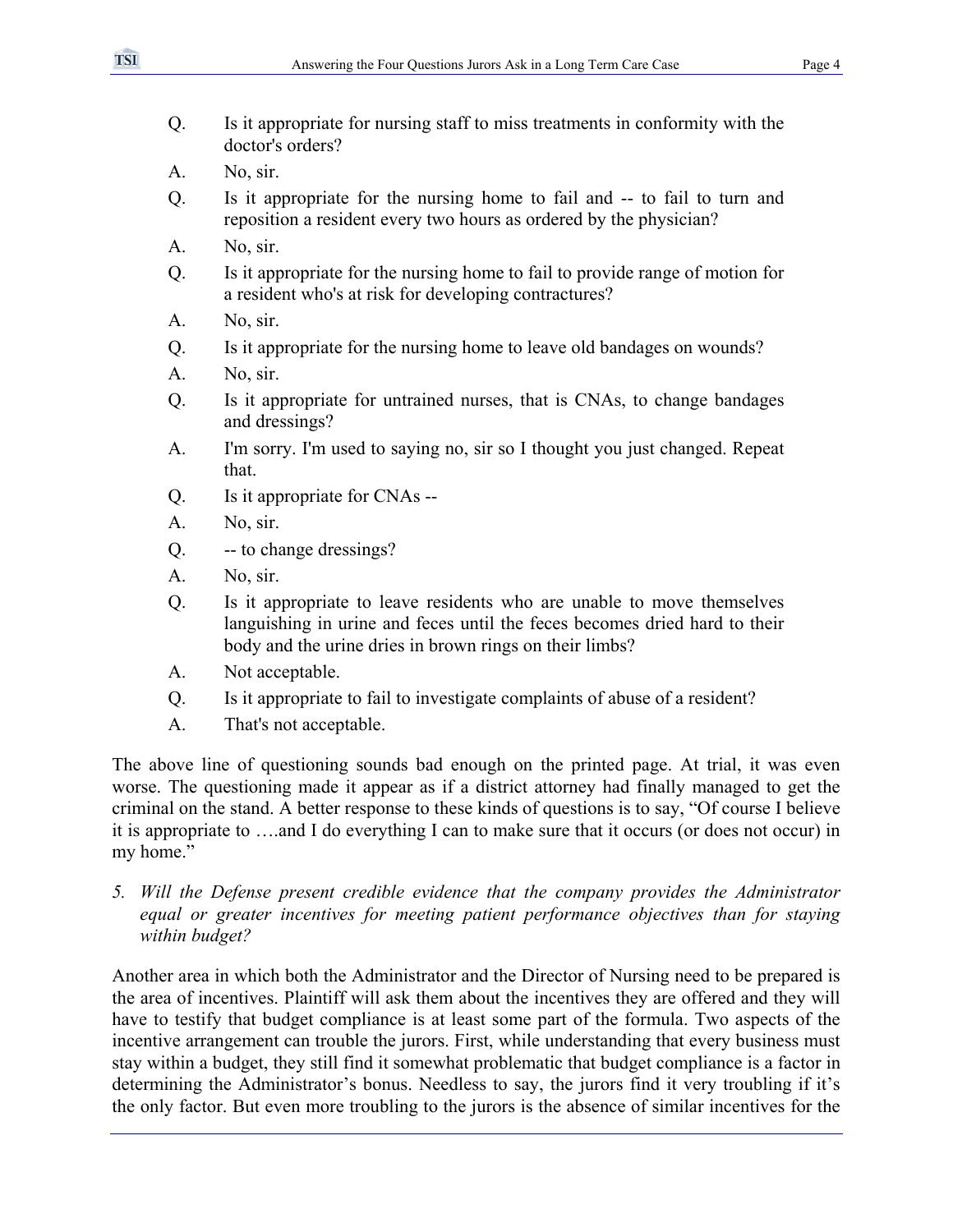line staff. Jurors see this as a negative example of the company putting its money where its mouth is. Budget compliance is rewarded for the executives, but no incentives are extended to the people who give hands-on care day in and day out. In some homes, we have heard of monthly incentive awards for the staff member who has gone "Above and Beyond," for "The Most Improved Staff Member," for the "Best New Idea Award," and for "The Best Team Player." We have also heard of Attendance Awards, Longevity Awards, and Rookie of the Year Awards. Incentives like this should be put into place at all homes, but certainly in any home facing a lawsuit. Such incentives legitimize the bonus system for Administrators and they provide a very helpful area for the cross-examination of dissatisfied former employees who must now testify that the home gave incentives to the line staff for quality care.

#### *6. Will the Plaintiff present three or more employees who will testify that staff falsified charts?*

Chart falsification and fraudulent billing are lethal. Other than jurors whose occupation requires precise documentation, e.g., banking personnel, bookkeepers, etc., most jurors can excuse human errors in the charts. Indeed, only 22% of the population initially believes that, "If it isn't charted, it wasn't done." Jurors can be persuaded to excuse human error in the chart by:

- 1) Preparing them in voir dire to expect human error in the charts and to regard focusing on just a few errors as a deception;
- 2) Calculate the acceptable number of errors in the chart by multiplying an expert's estimation of the number of entries in the chart by the acceptable medication error rate of five percent;
- 3) Showing that the "heart of the chart," are the nurse's notes as these are the major part of the chart that the attending doctor reviews and charting by CNAs is not even required;
- 4) Producing testimony from CNAs that they need or that they now have a computerized record keeping system, like you see used at McDonalds. This is perhaps the strongest explanation for poor records, something the jurors find very convincing when they look at some of the impossibly complex forms with tiny boxes for recording data that the CNAs are expected to complete.

With all this, jurors can accept testimony that CNAs couldn't always keep up with their charting, that sometimes it was a choice between providing the care or doing their charts, and they can accept that the Administrator and Director of Nursing told the staff to go back and fill in holes in their chart as long as they remember providing the service. On this evidence, jurors find sloppy charting, which they are not happy about but they can accept. However, jurors will not accept fraudulent charting or fraudulent billing. Testimony that crosses the line includes testimony that the staff was told to backfill charts and it didn't matter if they remembered providing the service, or that they were to backfill in charts "as if they had provided the service." Testimony like this is on a par with a staff member testifying that they saw residents verbally or physically abused or that they saw residents deliberately neglected.

Any staff member who makes such a charge during trial must be met with the harshest of crossexaminations. The staff member offering such testimony is saying that they engaged in a crime or that they witnessed a crime and didn't report it. Such testimony shocks and frightens the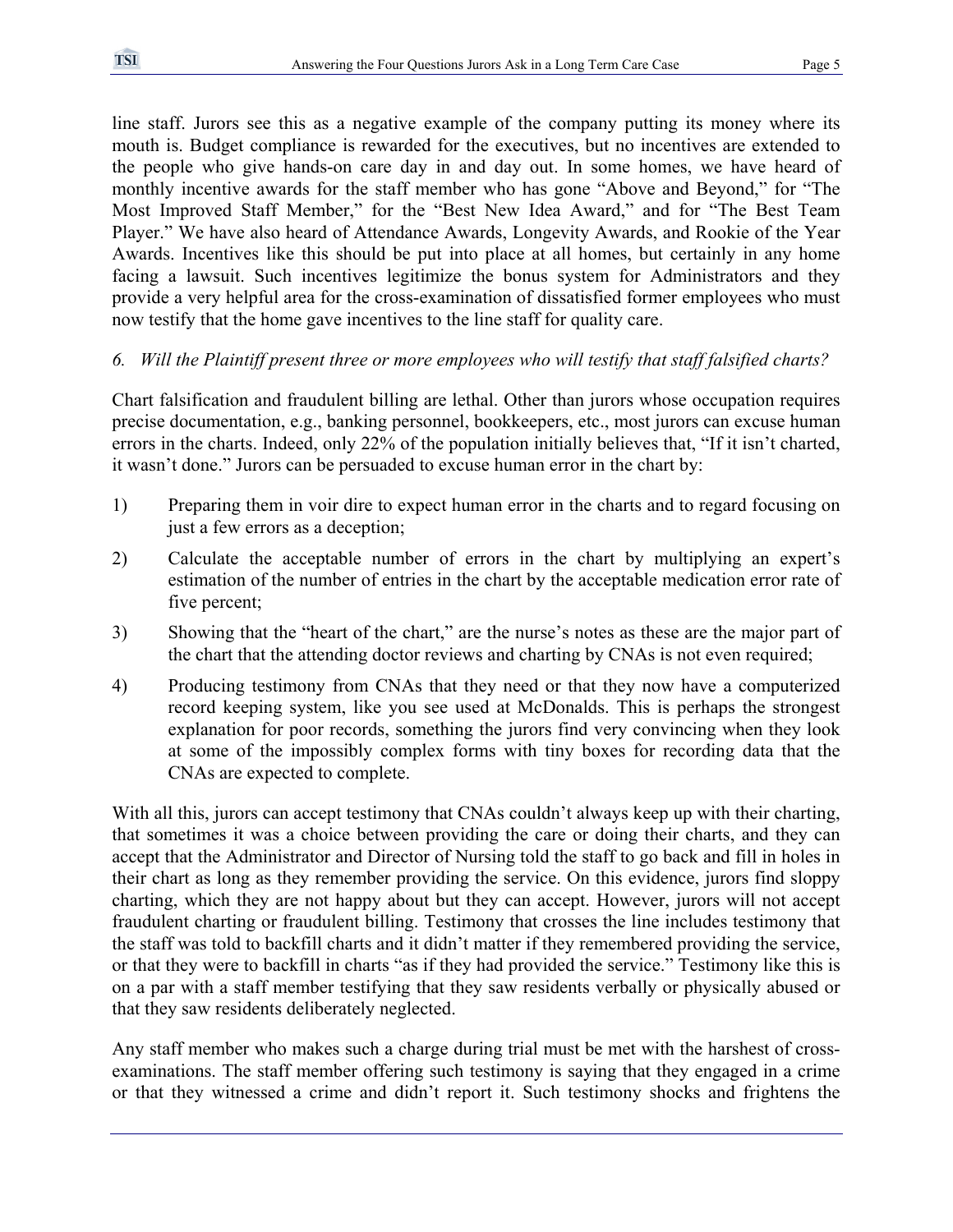jurors. Defense counsel has to respond with indignation. "How dare you commit a crime in our nursing home? How dare you see a crime being committed and not report it?" These are the questions on the jurors' minds at that point. A calm reaction to such testimony baffles the jurors as it conveys the message that the possibility of such conduct is not particularly troubling to the nursing home. Often, the staff member providing such testimony claims that they couldn't report it because they were afraid they would lose their job. This is a ridiculous excuse and should be exposed as such. CNAs often hop from one medical setting to another, and all the hospitals and nursing homes in the areas are always offering positions for CNAs. Any CNA afraid of losing their job can find another without trouble.

#### *7. What do the jurors make of the state inspections and survey results?*

Plaintiffs try to have it both ways with state inspections. They want the survey process to be both legitimate and illegitimate, depending on their need. On the one hand, they imply the inspections are illegitimate when they accuse the home of being in cahoots with state inspectors who presumably tip the home off as to when to expect the inspections resulting in staff members testifying about increases in staff and supplies just prior to the survey. On the other hand, they imply the inspections are legitimate when they find the home has been cited.

Jurors do not necessarily believe that the state actually conducts unannounced visits. Some jurors have worked in industries where the state conducts inspections and the juror or their company knew the inspections were coming. Jurors also hear testimony from dissatisfied former employees to the effect that staffing and supplies were always short except at times of inspection. While the Defense should offer timecard data to refute the allegation of staffing increases immediately prior to a survey, the Defense should also bring a former inspector to explain the process.

No one from within the nursing home or the company can credibly explain the surveying process. It must come from a former surveyor. Assuming the expert witness establishes the basic credibility of the surveying process, the expert must then explain the past citations. Jurors place great weight on past citations, and see them as akin to "breaking the law." Only a surveyor can explain that this is not the case. We try to get our surveyors to go farther, and to refer to "deficiencies" as "areas marked for improvement." Language is important, and we realize how ingrained the term "deficiencies" is in the vocabulary of nursing home staff. However, use of the term is *res ipsa loquitor*. A surveyor should testify that the surveying process is something the state uses to continually prod nursing homes to improve and that nursing homes welcome the process as a mechanism to help them identify needed areas for improvement. Within this context, there are no "deficiencies." There are only areas "marked for improvement."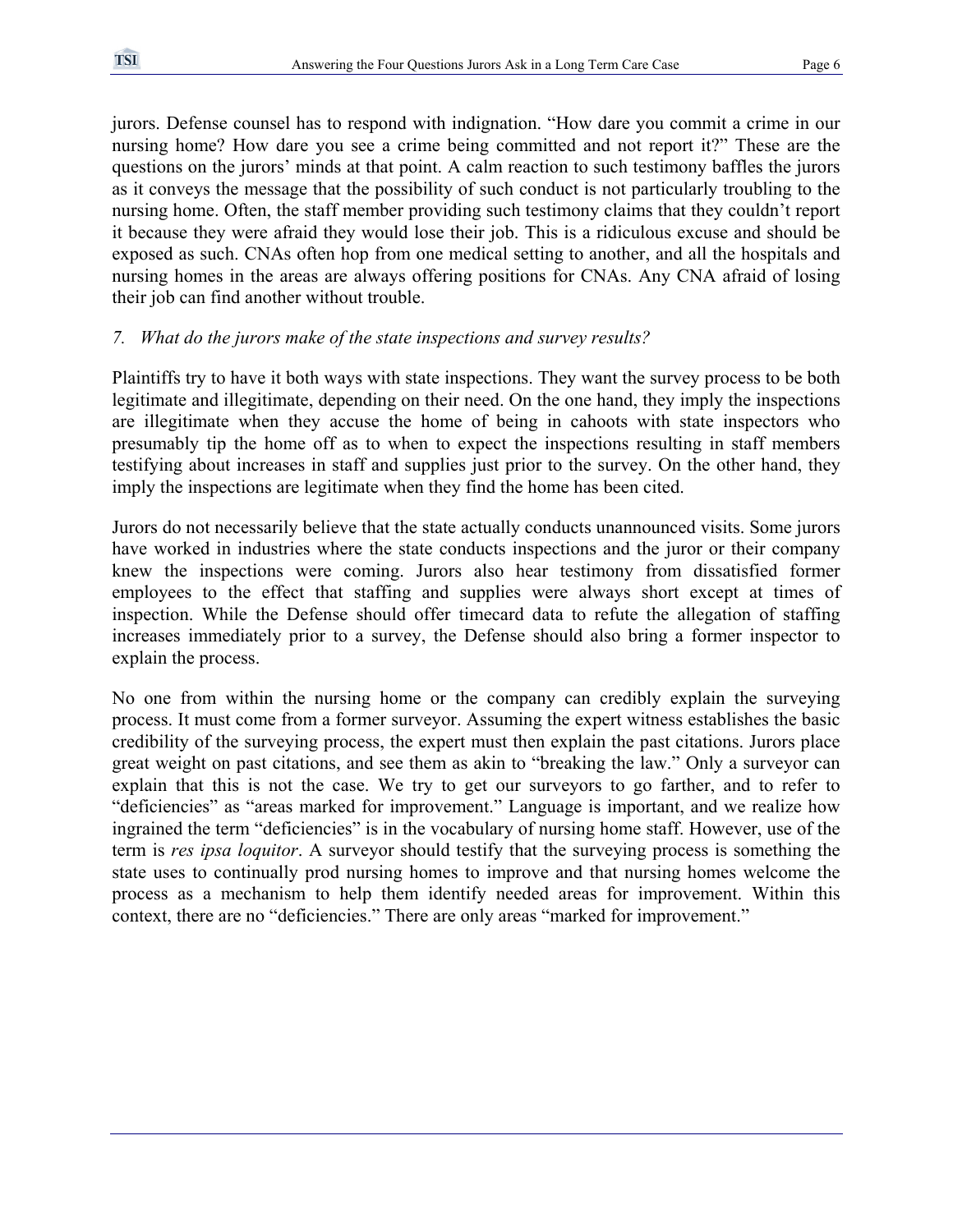# **II. DID THE HOME CARE FOR OR ABANDON THE RESIDENT?**

This question is about the emotional care of the resident, not the medical care of the resident. We would all prefer to die in comfort and surrounded by our loved ones. We fear dying in pain, but perhaps even more we fear dying alone and forgotten. Through their vignettes of short-staffing, short-supplies, and "languishing in urine and feces," the Plaintiffs imply that the Plaintiff, and all the other residents in the home, died just this way; alone, forgotten, and abandoned. The trial components that directly impact on this question include:

- 1. Will the Plaintiff call three or more current or former employees who will provide negative testimony about the home?
- 2. Will the Defense present front line staff who will testify that they remember the resident and that they provided care to the resident?
- 3. Will the Defense present RNs and LPNs who can clarify the relative roles of CNAs and nurses, can explain the different charting requirements and can attest that there was enough staff to do the job?
- 4. Will the home present staffing data?
- 5. What was the duration of the negligence related complaint?
- 6. Will the Defense present evidence of activities in the home so that the Defense can show that the home cares about the quality of a patient's life as well as the quality of their medical care?
- *1. Will the Plaintiff call three or more current or former employees who will provide negative testimony about the home?*

One of the most crucial moments of the trial arrives when Plaintiff's counsel finishes the direct examination of their first witness, invariably a line caregiver, sometimes a current employee, typically a former employee. At that point, the jurors will almost certainly have heard some or all of the following:

- $\triangleright$  The home was chronically short of staff and supplies;
- $\geq$  Because of the staffing shortages:
	- $\triangleright$  The employee was often not able to keep up with the care needed by the residents;
	- $\geq$  This was a problem for many other employees as well;
	- $\geq$  They could not keep up with turning, repositioning, feeding, or providing water;
	- <sup>¾</sup> They certainly didn't have time to provide the extra encouragement needed by some residents;
	- $\geq$  On many occasions, they saw residents lying in dried urine and feces, which they have been trained to recognize as yellow-stain rings on the mattress and feces hard and caked on the skin;
	- $\geq$  They did not have time to answer call lights or bells, sometimes they even wrapped call bell cords around poles to keep residents from reaching them.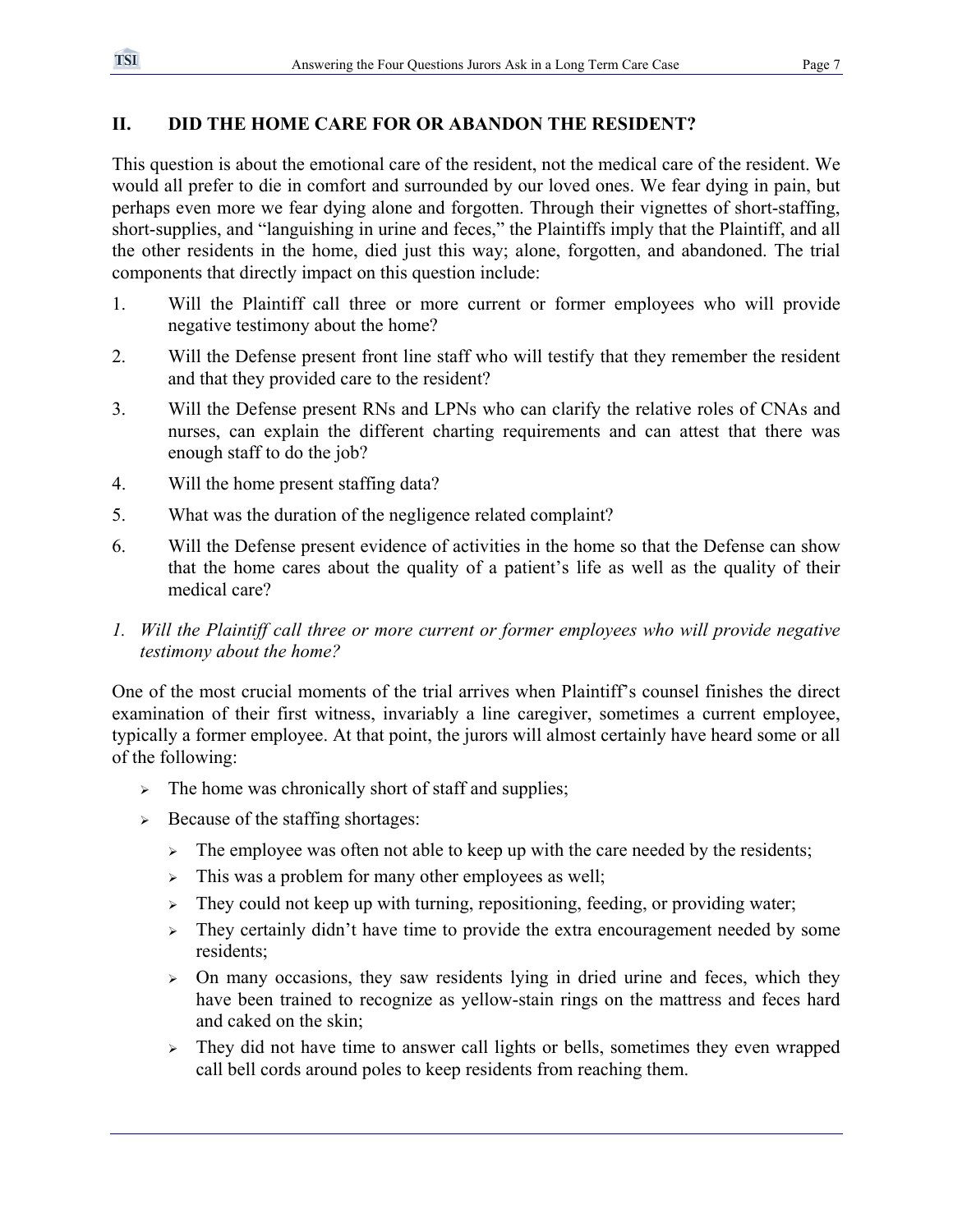<sup>¾</sup> All of this was made known to the Director of Nursing Services and/or Executive Director, but nothing was ever done about it.

In addition, the staff member may testify to the illegal conduct mentioned earlier: fraudulent charting, illegitimate inspections, overt abuse, or deliberate neglect.

The impact of this testimony on the jury can hardly be underestimated. The jurors have just been told that there is a nursing home in their very neighborhood in which 100 to 150 elderly are lying in their own urine and feces while underpaid, overworked, understaffed employees struggle to keep up and the administration at the home is well aware of the situation but does nothing about it, indeed there is an active cover-up as both the state surveys and the documentation in the charts are nothing but a fraud and a scam. The immediate reaction to such dreadful news is shock. The next reaction as the shock wears off is hopeful denial, i.e., "Please say it's not true." There are strong reasons for the jurors to believe the testimony. While the jurors can dismiss one employee saying such things, the testimony achieves a critical mass when three or more employees say essentially the same thing. However, there are also good reasons to disbelieve the testimony.

If the testimony involves accusations of criminal conduct, then, as explained earlier, Defense counsel must react with indignation that the employee would have committed a crime or witnessed a crime without reporting it. There are a number of ways of disarming the standard complaints of understaffing, lack of supplies, and non-responsive management. We know of six answers advanced by the Defense. First, they are liars who should not be believed. Second, they have been paid to provide testimony. Third, while not paid, they were approached by detectives working for the Plaintiff who misled them about what the purpose of testifying would be and misled them about the facts of the case. These are three fine methods of impeaching the witness assuming the accusation can be proven. A fourth impeachment method can be taken when the witness holds a grudge because they were fired or disciplined. Witnesses who bear a grudge because they were fired or disciplined can often be exposed by simply asking them to, "Tell us about what led to your being fired." Grudge-bearing witnesses have a hard time not letting their own emotions betray them.

While all of these methods have their advantages, they can only impeach individuals. They don't impeach the entire group of former employees. We have had considerable success with the fifth approach precisely because it does give the jurors a way of dismissing the testimony from all such employees. Our research has found that 86% of the population agrees that "at most every workplace there are workers who don't pull their own weight." 85% agree that it seems to be the case that "the ones who can't pull their own weight seem to be the ones who do the most complaining." It is a relatively easy matter, especially if the jurors have been prepared during voir dire, to get the jurors to view these employees as the complaining minority we see at every workplace.

Usually, the sixth approach can also be used with every one of the former employees. The former employee will almost always say that they truly cared for the resident and wanted to do the very best. We can thank them for their dedication and ask them to give examples of when they provided good care. Any way they answer is of help. It reflects badly on them if they answer that they "can't remember any times" when they helped a resident, and it reflects well on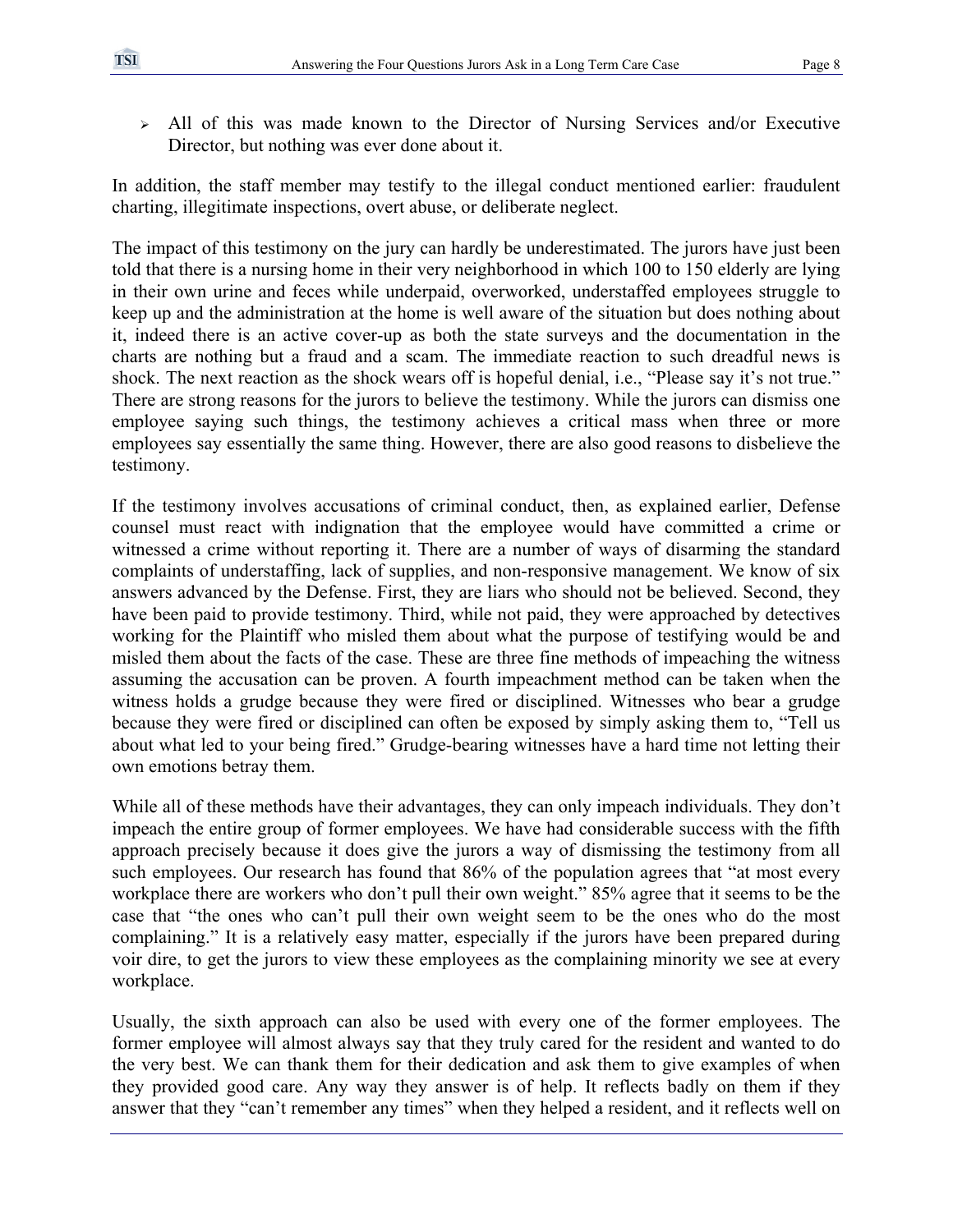us if they can remember such times. It would be helpful at this point in the testimony if the Defense counsel could ask the former employee about quality care incentives that the home provides and find that the employee remembered such incentives.

*2. Will the Defense present front line staff who will testify that they remember the resident and that they provided care to the resident?* 

It is not enough to impeach the former employees. We must bring supportive employees who will testify that 1) this is a good home 2) they remember this resident 3) they personally provided care to this resident 4) veteran, experienced CNAs are the backbone of the home, and 5) there were some CNAs who didn't pull their own weight, had trouble doing the job, often called-in, and were the ones who did most of the complaining. We must bring more supportive employees to counter the testimony from the complaining staff members and to support the argument that the dissatisfied staff members are the underperforming, over-complaining minority. We can, of course, outweigh them in numbers. We can also outweigh them in years. Homes often have a core group of CNAs who have been there for many years and are happy with the home. This is a small group. They is also a much larger group of CNAs who have come and gone. From this pool, it is often easy to find CNAs who are unhappy; unhappy with their job, unhappy with their spouse, unhappy with their finances, unhappy with their life, and willing to testify about their unhappiness. We can't always outnumber such people, but we can usually outweigh the Plaintiffs in the number of employee-years we can bring to the stand.

*3. Will the Defense present RNs and LPNs who can clarify the relative roles of CNAs and nurses, can explain the different charting requirements and can attest that there was enough staff to do the job?* 

CNAs like to believe and like to testify that they run the home. They don't, and this is a bad myth to perpetuate at trial. Nurses run the home, and the Certified Nursing Assistant, as the title implies, assists the nurses. Again, most jurors simply do not know how nursing homes run. They are not certain of the gap in training and education between RNs, LPNs, and CNAs. RNs and LPNs can usually testify that they only know a few CNAs who didn't think that more staff were needed.

# *4. Will the home present staffing data?*

Jurors draw on two sources of information to decide whether there was enough staff at the home. First, they draw on testimony from line staff as to whether they could get their job done and second, they look for reliable staffing data, preferably time-card data. In fact, jurors are quite puzzled if the home can't produce time-card data. The Plaintiff wins on the staffing question if they can either produce dissatisfied employees or they can show that staffing levels fell below requirements. The Defense, on the other hand, wins on the staffing question only if the Defense provides both sources of data. 75% of the population believes that the State probably sets its staffing requirements too low. Thus, jurors don't necessarily regard meeting state minimums as much of an accomplishment, while falling below state minimums is an obvious problem.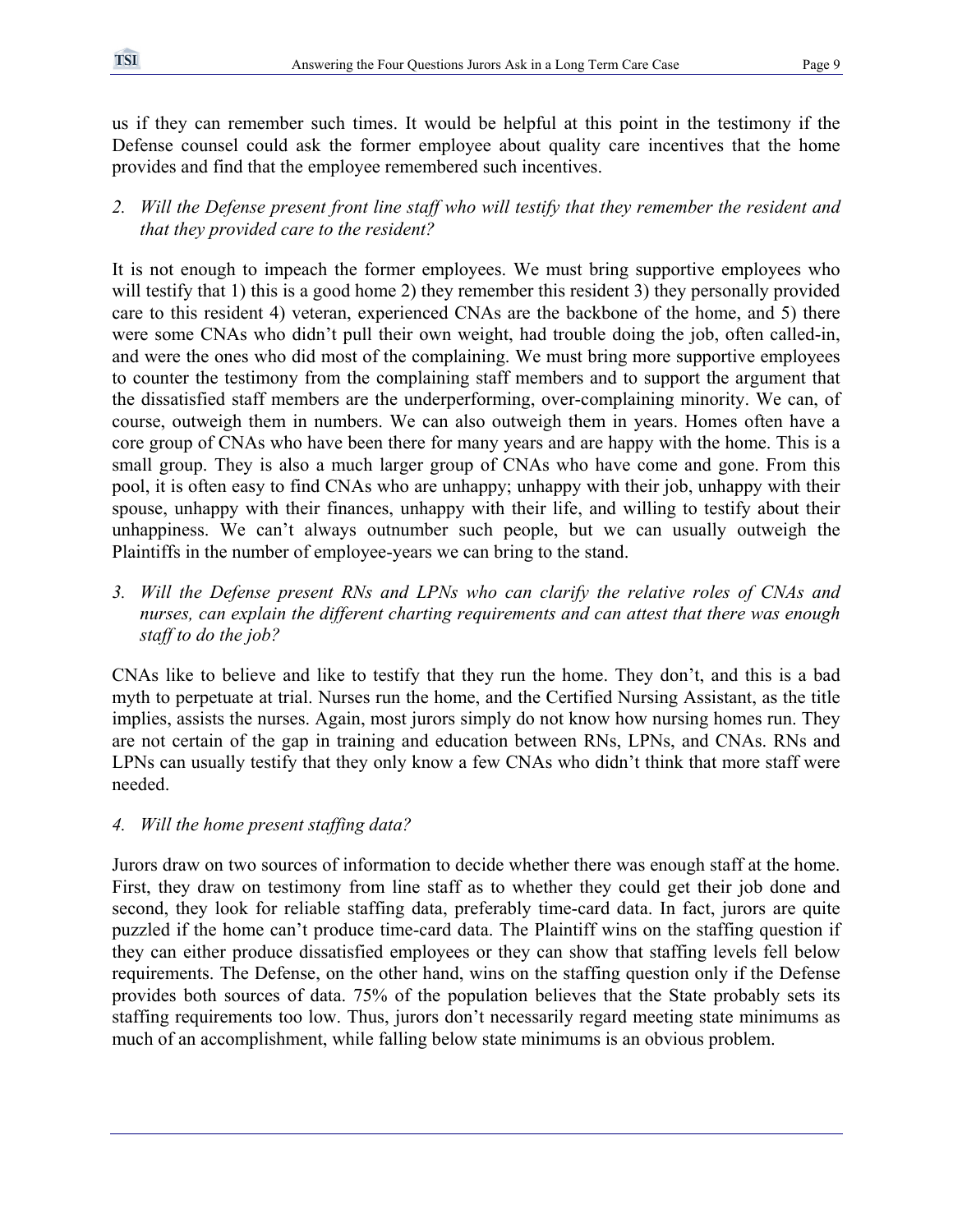### *5. What was the duration of the negligence related complaint?*

A fall or a medication error can be a singular event. Bedsores, malnutrition and dehydration take time to develop. The very existence of such a condition implies that neglect occurred systematically and over a long period of time.

*6. Will the Defense present evidence of activities in the home so that the Defense can show that the home cares about the quality of a patient's life as well as the quality of their medical care?* 

Part of the image of emotional abandonment is living in a nursing home in which there is nothing to do but play bingo and wait to die. It is very helpful to the Defense when they can put on evidence that the daily activities schedule was robust and was filled with creative and interesting things for the resident. It is not so helpful when the Plaintiffs can show that the average budget for activities per day was 75 cents and the Activities Director can't really identify any activities other than weekly bingo and an occasional clown show.

# **III. DO THE ESTATE REPRESENTATIVES DESERVE COMPENSATION?**

Discussion about the family's motivations versus the actions of the homes is *the* focal point of the jury deliberations. We have termed this discussion, "the quandary." On the one hand, the jurors might not be happy with what they are hearing about the nursing home. On the other hand, they often distrust the motivations of the family so much that the idea of them receiving money is objectionable. While Buridan's ass starved between two mounds of hay unable to choose the better, the jurors are paralyzed between two mounds that seem equally unpalatable. They don't want to let the home off and they don't want to give the family money. Cases are often decided on the basis of which of these is less objectionable.

# *1. Did the family visit and report problems?*

Families are less susceptible to impeachment when they had a close relationship before the residency, they continued to visit during the residency, they raised concerns about the quality of care during the residency, and they maintain a unified position. Conversely, families become more susceptible to impeachment when they had little prior relationship with the resident, when they did not visit often and if any member of the family doesn't support the lawsuit.

Jurors know that some people in a nursing home don't have relatives, and so theoretically the home needs to be able to provide for residents even if no one from the family helps. Nevertheless, jurors charge families with a duty to help take care of their family members who are in a nursing home. While theoretically the home should be able to take care of the resident unaided, in practice the jurors believe this is not realistic. Moreover, our research shows that 100% of the population believes a family should *immediately* take action if they believe their loved one is neglected in a nursing home. 95% believe this action should, minimally, take the form of a written complaint, and 76% believe that if the family really thought the resident wasn't getting good care they would have "done something about it" while the person was in the home. In a sense, jurors find that the family lacks standing to bring a complaint if they did not visit and if they did not complain at the time.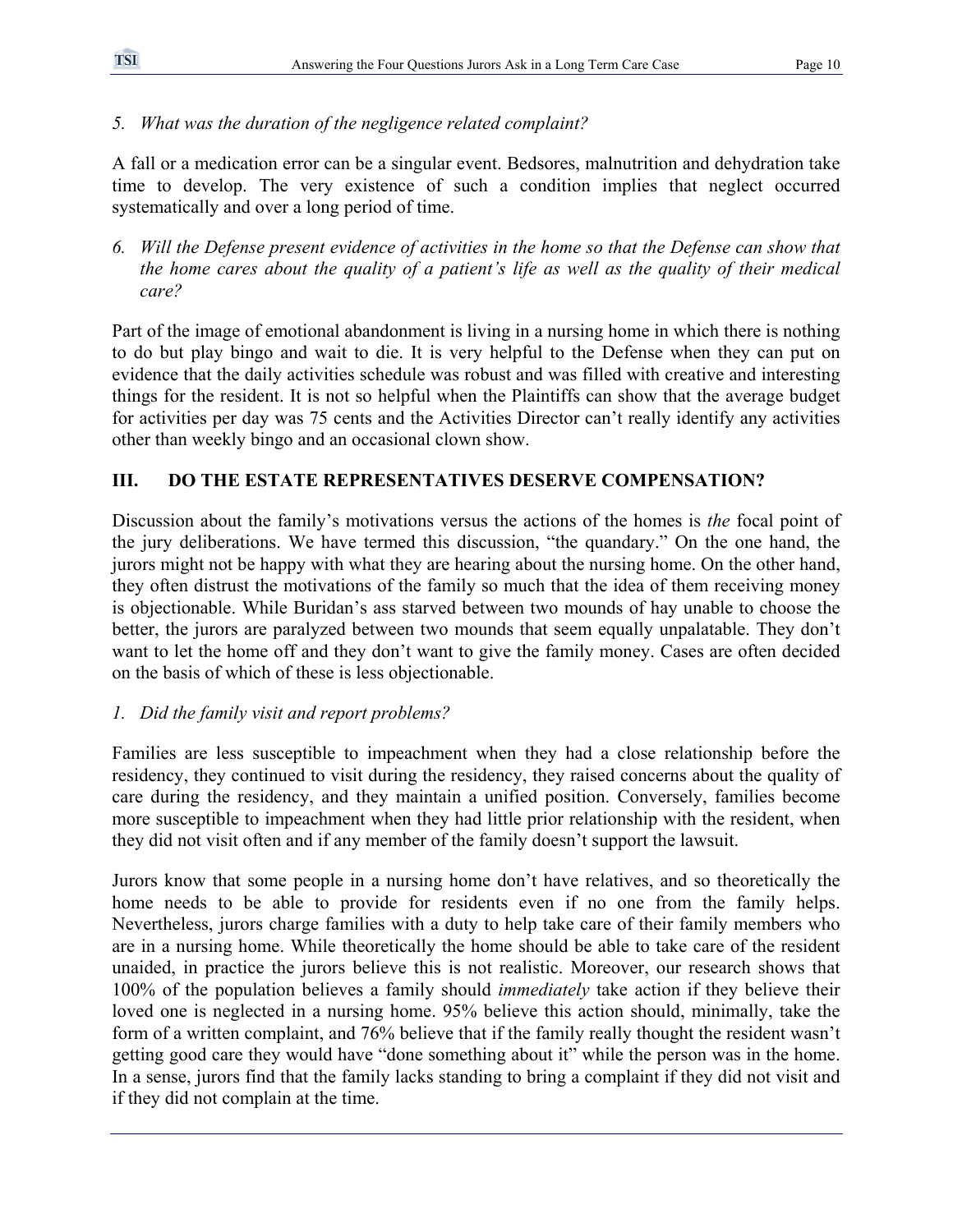# *2. Does the Home administer family satisfaction surveys?*

Given all this, the frequency of family visits is an obvious line of cross-examination. Many times family members spend more hours in the courtroom then they ever spent visiting, a finding that bothers the jurors. Another line of cross-examination asks what concerns the family had about the care, when did they have these concerns, and what did they do about these concerns. Unfortunately, a number of family members will simply say that they had concerns throughout the residency and that they constantly brought them up to the Administrator who didn't take them seriously and didn't do anything about it. Of course, the fact that the Administrator has no notes of any meetings with this family, or any complaints from the family, only proves that the Administrator didn't take the family seriously enough to even note their complaints.

Sound management of any corporation includes the regular and routine administration and interpretation of customer and employee satisfaction surveys. 87% of our jurors believe that customer satisfaction survey should be a routine occurrence in the nursing home. Such surveys would benefit nursing home companies for all the reasons that such surveys benefit other companies, but in addition, we know of cases in which such surveys have completely undercut Plaintiff's claim that they had concerns throughout the residency and that they constantly reported these concerns. It's hard to maintain such a position when confronted with a survey completed by the family saying that they were "very pleased" with the care.

# *3. Who in the family will profit from an award?*

As a general rule, if a case makes it into court, then the family must be greedy. We can be this harsh because by the time a case makes it to court the family has been offered and has turned down a reasonable settlement offer. If a case goes to court, the family is looking for a payday. However, Defense counsel should not assume that jurors understand that the family will benefit financially from any award. Jurors are even more unfamiliar with the operation of estate law than they are with the operation of a nursing home. In addition to having the family member testify about the frequency of visits, and whether they made complaints, they should also tell the jury that they will receive money from any award. Consistent with this, Defense counsel should go through precisely what they are requesting by way of damages. In a typical medical malpractice claim, the jurors have hard damages in the form of medical expenses and lost wages against which the Defense can frame the compensation for pain and suffering. It's reasonable to propose that the pain and suffering be three times the medical expenses. However, in a long-term care case, pain and suffering is often the only award. Detached from any context, the pain and suffering award can vary wildly. But rather than have it work against us, we should make it work for us by having the family testify that they are not looking for lost wages because the Plaintiff was well past their earning years and they are not looking for anything substantial by way of medical expenses.

# *4. Will the Defense call a bereavement expert?*

While greed ends up being the primary and perhaps sole remaining motivation for the lawsuit, by the time a case makes it into the courtroom, the family's motivation probably didn't start that way. The motivation probably started as a maladaptive reaction to the death of their relative. Grief counselors are very familiar with dysfunctional methods for dealing with the loss of a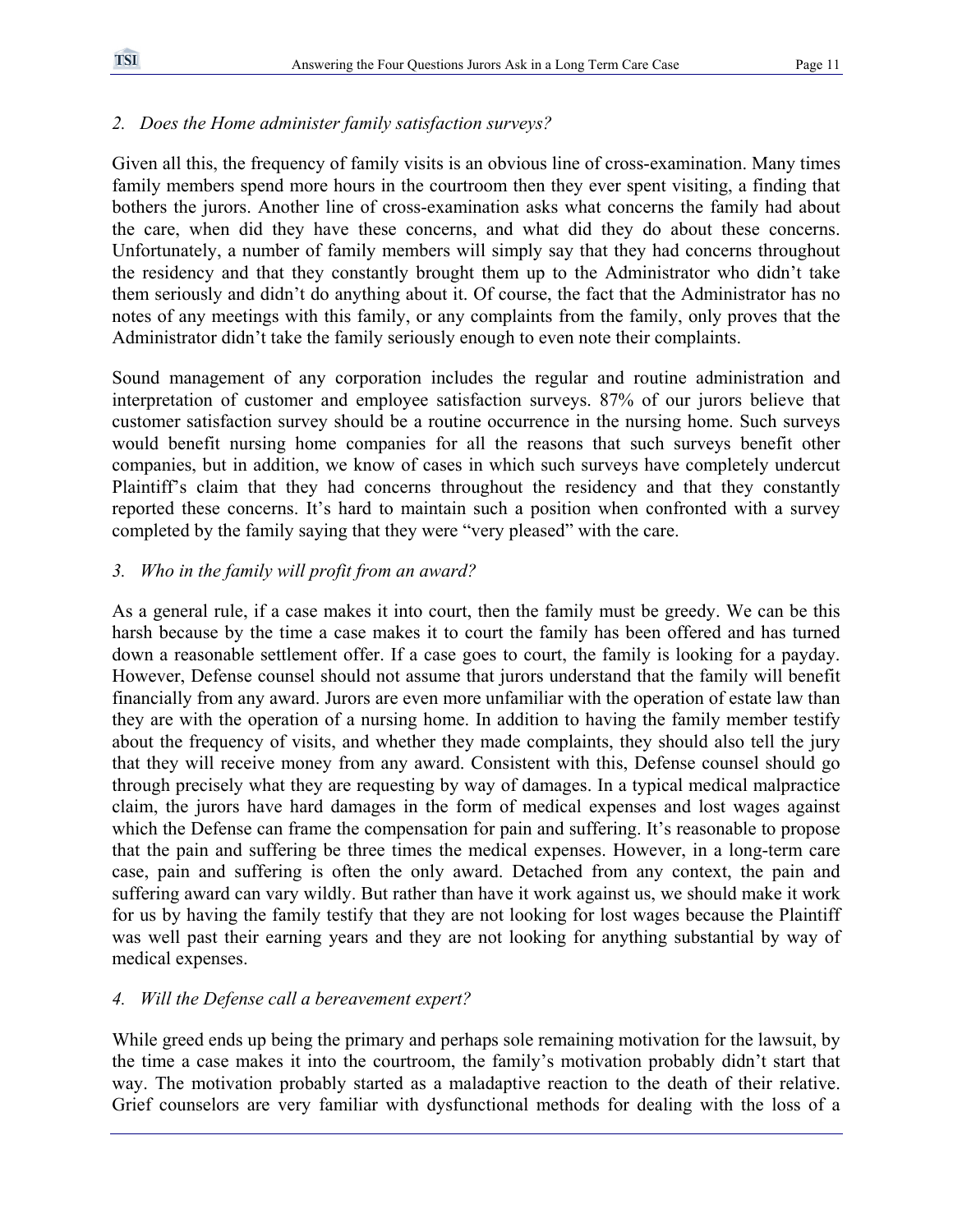family member. Lawsuits are certainly one such vehicle. Most of us live now and for the future. For people involved in a lawsuit, time has stopped and they are fixated on the past. If the decedent was a matriarch or patriarch of the family, then the lawsuit provides a vehicle for the children to keep up their communication as they adapt to the new family structure. The people most likely to have a dysfunctional reaction to the death are those who a) have very poorly developed methods for handling grief or b) weren't prepared for the death because it was sudden or c) have unfinished business with the decedent. That is, there are things that needed to be said or done that went unsaid and undone. Or there are things that should not have been done or should not have been said. All of these have a single common denominator; for some reason the family can't let the person go.

About one quarter of the jurors can be persuaded that the family is bringing the lawsuit simply because they are greedy, and they don't need any further explanation. However, about half of the jurors find that oversimplified and they need a more complex explanation. Our research shows that half the population is ready to accept a psychologically complex explanation of the family's reaction to the death. They already understand that grief can cause the bereaved to blame unfairly. The other half of the population split into those who could accept the explanation if taught and those who reject the explanation entirely, but then again these people are often motivated by the ill-will toward nursing homes or their ill-will toward corporations.

We conducted a week long mock trial which contained one half hour of testimony from a national expert in loss and bereavement. Despite the small amount of time devoted to this witness, he was nevertheless rated the third most important witness of the trial and the most effective witness for the Defense. However, a national expert is not needed. Almost every community has a hospice program, and hospice has staff members who can explain the operation of dysfunctional bereavement to a jury. In addition, almost every community has a psychiatrist, psychologist or counselor who has come to be the person that the local community turns to when it loses a family member. The attorney should lay the seeds for this testimony in voir dire and opening, but the attorney should refrain from too heavily sponsoring the explanation that unresolved grief has motivated the lawsuit. Rather, the attorney should "learn along with the jurors" how extended and dysfunctional bereavement reactions occur and how they manifest. Coming from a counselor for whom this material is, truly, commonplace and matter of fact, makes the testimony credible.

For this reason alone, nursing homes should consider offering services of some kind to each resident's family to help with reactions to their loss. There is a certain inconsistency in holding out to the jury that these maladaptive reactions are very common and well-known, yet the nursing home has absolutely no programs or offerings intended to respond to such well-known problems. The list of reasons for offering these programs is pretty substantial. It's not very expensive. In fact, if done right it makes money. It would give us the raw materials for a tremendously appealing defense of the company. It would make it so much easier to claim that this particular family is showing a maladaptive reaction to grief, as demonstrated by their unwillingness to partake of any of the programs offered to help normal families deal with this. Having such a program would prevent lawsuits because it is in fact true that many of these lawsuits begin because the family can not handle the loss. We don't get sued by residents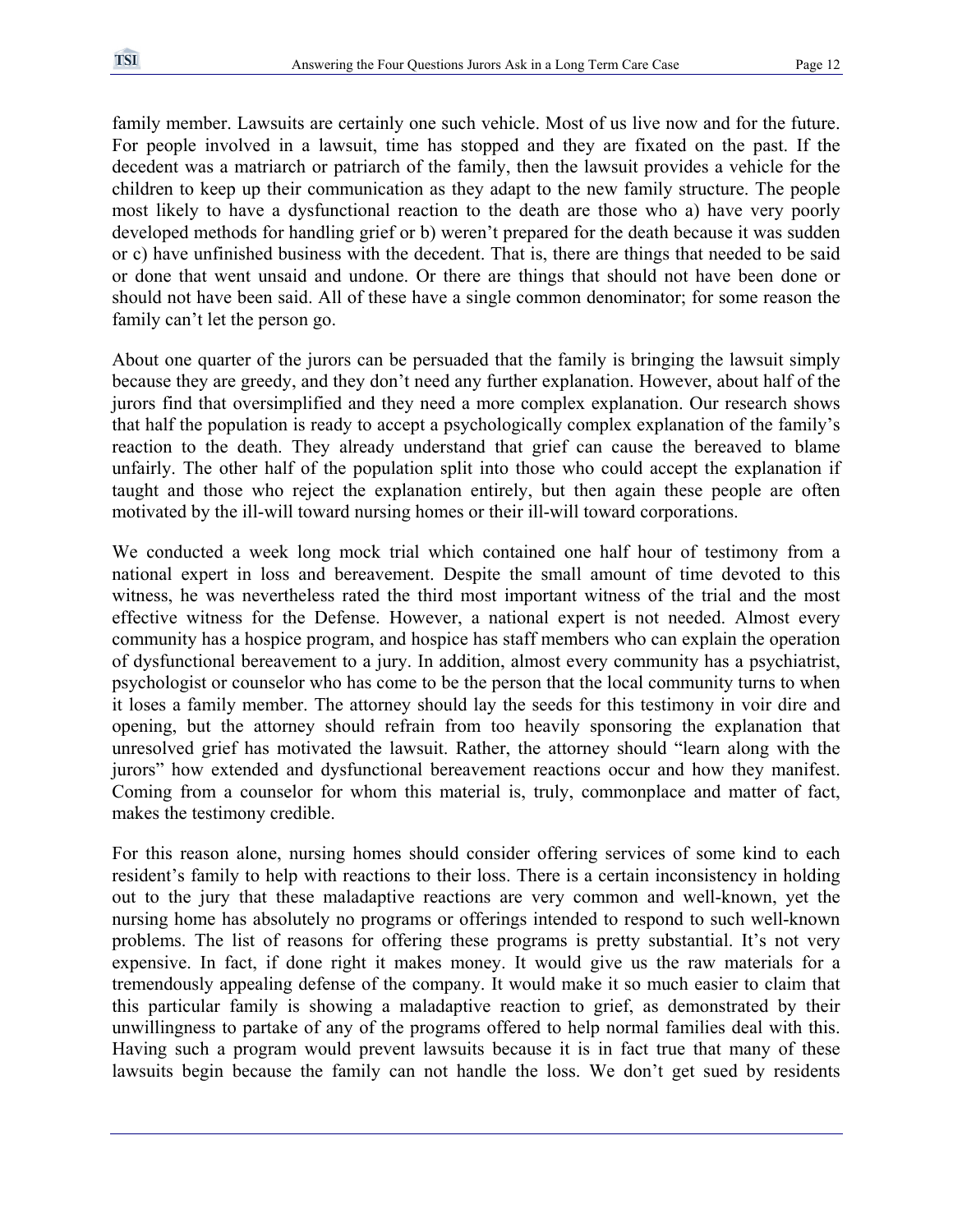claiming they are not enjoying their life. We get sued by families claiming the death was untimely.

# **IV. WAS THE MEDICAL CARE NEGLIGENT?**

In most nursing home cases, the amount of time jurors spend discussing the medicine is dwarfed by the amount of time they spend discussing the "quandary," i.e., the discussion of how bad was the home versus how deserving is the family. On the occasions when they do turn to the medicine, we find the following issues to bear on their thinking:

*1. Does the case contain a complaint that makes people immediately think the home must have been negligent?* 

Bedsores, maggots, amputation, physical abuse, sexual abuse are very difficult to defend. Such things speak for themselves.

*2. If the jurors find negligence, are they also likely to find that the negligence caused the death?* 

Wrongful death cases are riskier than negligence cases.

*3. Was the illness first diagnosed before admission or after admission?* 

It seems perfectly reasonable that someone can first develop peripheral vascular disease while in the nursing home without that being the nursing home's fault. Nevertheless, jurors show a tendency to blame the nursing home more for conditions that first developed after the admission versus conditions that were diagnosed before the admission. It's rare that a condition develops for the first time in the home, and defense counsel should always seek prior medical records to show that the illnesses that caused the deterioration began before the admission.

# *4. What will the treating doctor and Medical Director say?*

Even where there are a number of problems at the home, cases can be won when the treating physician is respected in the community and when he testifies favorably for the nursing home. Cases have been won largely by throwing down the gauntlet during opening that the jurors should pay greatest attention to the testimony from the treating doctor as he or she is unbiased, and they should pay attention to who calls the treating doctor, because "if they don't call them we certainly will."

Unfortunately, when the treating doctor is also the Medical Director the testimony is frequently not that helpful. Too often, the Medical Director is not well-qualified, well-respected or credible on the witness stand. Nursing homes should try to retain more highly qualified physicians to serve as their Medical Director. First, having a well-qualified doctor as Medical Director will improve the quality of care. Second, in the event of a lawsuit, such a Medical Director will probably testify well and, if they do, they can completely turn the case around in favor of the Defense. Finally, a well-respected Medical Director can prevent lawsuits. A number of lawsuits begin because some doctor in the emergency room made a comment to a family member about how the presenting problem probably reflects negligence on the part of the nursing home. Such a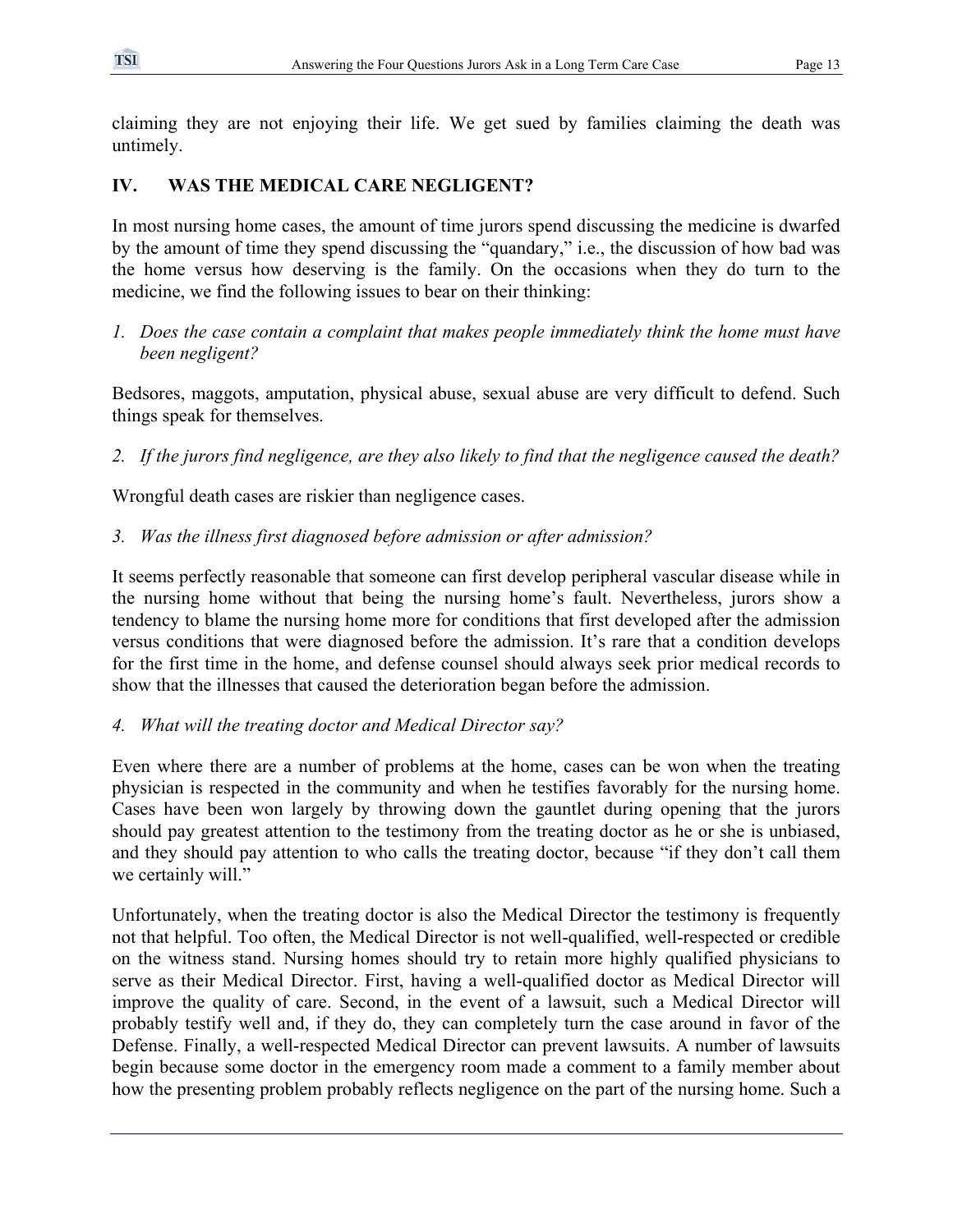comment usually reflects a lack of respect for the Medical Director. Physicians will protect a nursing home if it's under the supervision of one of their respected physicians. It's simply the politics of the medical community.

# **SECTION II: ANSWERING THE FOUR QUESTIONS THAT JURORS ASK IN NURSING HOME CASES**

Defense counsel should answer the four questions jurors ask in long-term care cases by making use of the general principles we recommend in most every case, whether it's long term care, medical malpractice, product liability, pharmaceutical product liability, copyright infringement, contract violation, premises liability, or anti-trust litigation. The two most important principles that we recommend are to activate psychological anchors and craft and tell a well-formed narrative or story line. A psychological anchor is a belief that is strongly held by a large percentage of the population. A well-formed narrative is one that follows the outline or template of the universal story. Anchors and story-telling should be used throughout the trial, but anchors should definitely be activated during voir dire and the story should definitely be told in the opening statement.

# **I. ACTIVATING CASE RELEVANT BELIEFS DURING VOIR DIRE**

Voir dire should seek first to establish a rapport with the jurors, second to activate existing beliefs conducive to a verdict in your favor and lastly to generate the grounds to de-select jurors for cause or for excuse by peremptory challenge.

# *1. Establish Rapport by Building Consensus*

Interpersonal relationships, including the relationships developed in voir dire, are subject to the rule of self-fulfilling prophecy, which is simply that you get from others what you expect of them. We get what we expect from others because our own actions provoke precisely the behavior from others that we expected in the first place. People who distrust others act with skepticism and hostility, provoking wary, tentative and hostile behavior in return, confirming for the initial actor that the world is full of people who can't be trusted. People who trust others act with kindness and generosity, awakening the better angels in other people. The attorney who approaches the venire seeking people to reject will probably be more disliked by the remaining panel than the attorney who approaches the venire seeking to find common ground and consensus. Our approach stresses asking questions to which the jurors will agree. We want the jurors who remain after voir dire to be of the opinion that we share their values and beliefs; we seem to see things the same way.

# *2. Build Consensus by Activating Case-Relevant Anchoring Beliefs*

It's been said that Roscoe "Fatty" Arbuckle, a both famous and infamous director during the era of silent movies, and a salesman par excellence, said, "If you want to sell something, find out what the people like, and how they like it, and give it to 'em just that way." It is also known that Harry Truman said, "I have found the best way to give advice to your children is to find out what they want and then advise them to do it." These two are expressing clearly and memorably what psychologists would say somewhat less clearly and less memorably; people will always try to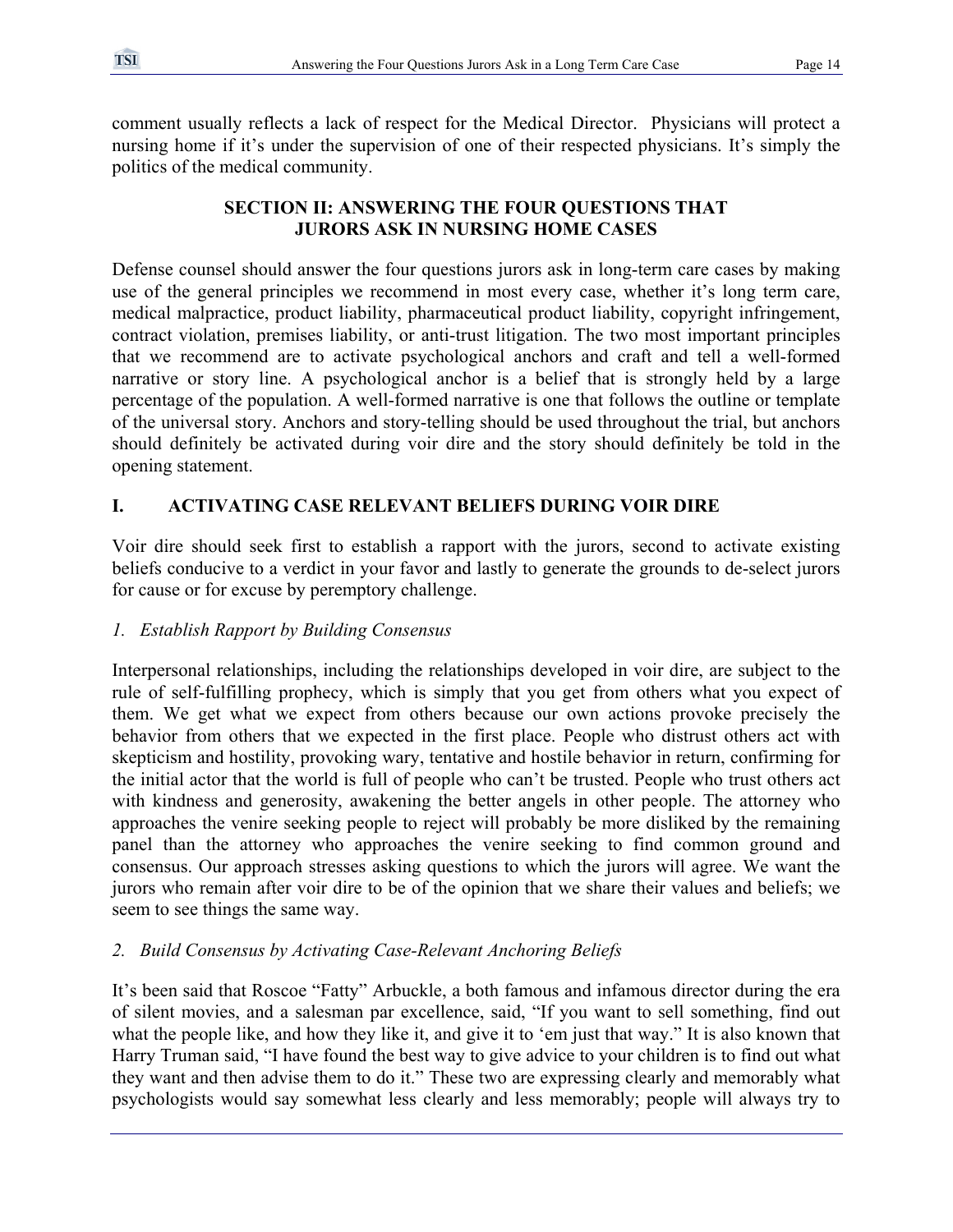assimilate information into their existing belief system and will change their beliefs to fit new information only if forced as a last resort. Trial strategy should always build on beliefs that people already hold strongly rather than trying to get people to change their beliefs. We believe that persuasion is the art of getting people to see that your position is consistent with what they already believe.

TSI has conducted several studies that focused on the voir dire in nursing home cases. The research sought to identify anchor beliefs to which we could attach the case for the Defense. In activating these beliefs we recommend a voir dire that asks jurors to indicate that they agree with the question rather than that they disagree. For example, a question should begin, "Can we all agree that…" "Does everyone here believe that…" and while it's not, strictly speaking, a question, "We all know that…" First, such questions are consistent with the attempt to establish rapport. Second, such questions require the jurors to make an active endorsement. The jurors must raise their hands to signal their agreement or raise the cards with their number on it to be counted off. We activate anchors by getting people to say, "Yes, I believe…." Asking, "Is there anyone here who doesn't believe…" is a question that searches for the deviant in the group rather creating consensus. Further, someone who doesn't raise their hand in response to the question because they don't believe something hasn't exactly made a commitment to the opposite point of view. Certainly, their commitment is less than the person who has had to raise their hand and say, "Yes, I believe…"

The beliefs that we seek to activate in a nursing home case include:

- 1) Fairness requires that you listen to both sides of a story.
- 2) Fairness requires that we judge a worksite based on all the evidence, especially since every workplace has a minority of underachievers and complainers.
- 3) Where many people have labored to create a very large document, fairness requires that you judge the product as a whole, and it would be unfair to judge the document based on a few selected pages containing errors.
- 4) In a health care setting, we must expect that there are people who provide care and people who take care of the budget, and it is only fair to expect they only know their own jobs.
- 5) Nursing homes are an essential part of the health care delivery system, but it's still only one need in our society.
- 6) Many of the people who enter a nursing home will receive rehabilitation and go home. For others, it is known at the time they are admitted that this will be their last home on earth.
- 7) Dignity means the right to choose.
- 8) All medical institutions, including nursing homes, must make a profit if they are to continue providing care.
- 9) Caring for the terminally ill and the very elderly is a special calling that deserves special respect.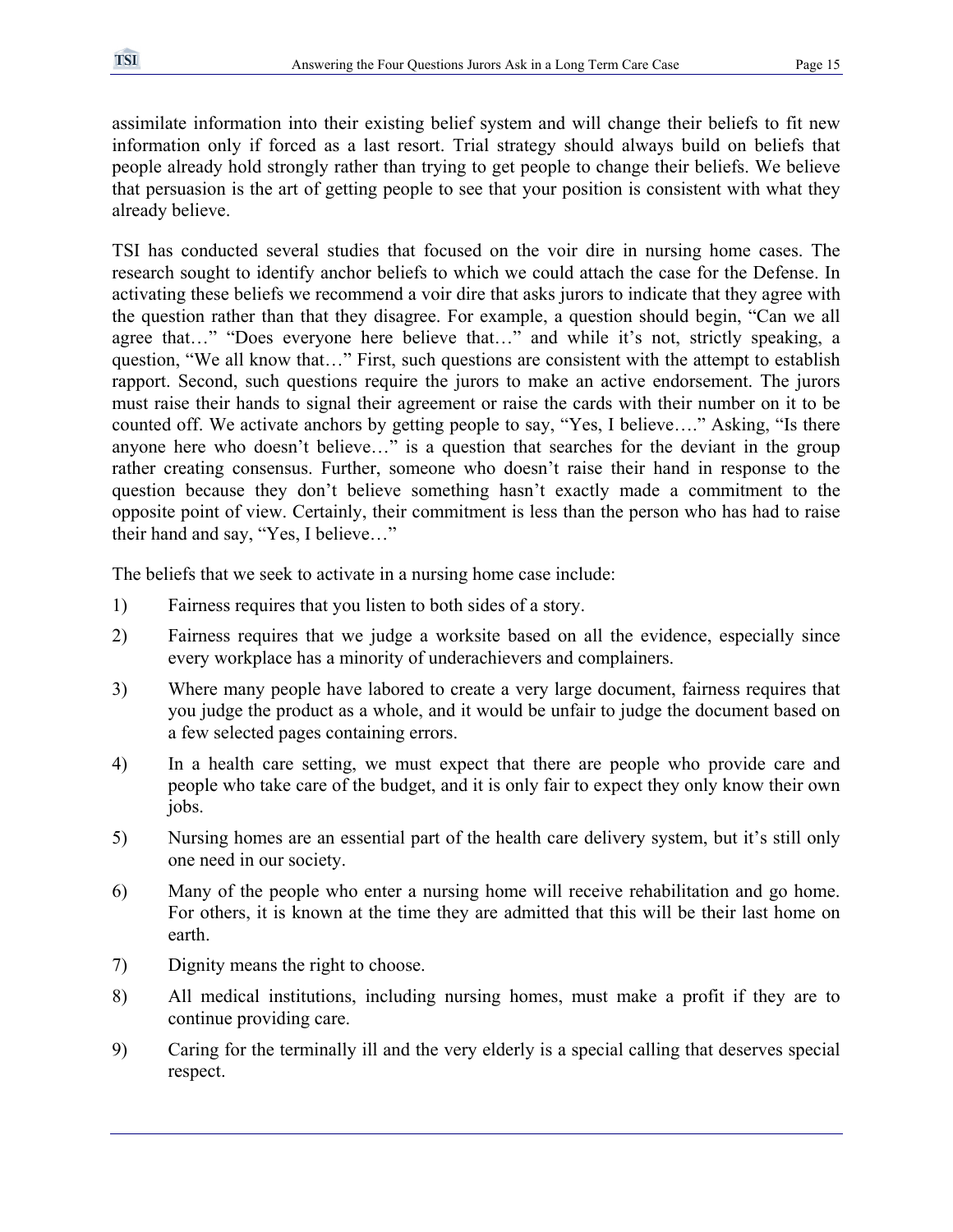- 10) A family has a responsibility to act immediately if they see their family member being abused or neglected.
- 11) Guilt, grief and greed are likely motives for a lawsuit against a nursing home.

# *Fairness requires that you listen to both sides of a story.*

There are three things to establish in this area:

- 1) The juror has been judged unfairly by someone else who has only heard one side of the story. Our research shows that almost everyone has had this experience. They will then agree that it felt terrible when that happened, and, on that basis, can be more emotionally committed to not doing that to someone else. Getting them to merely agree that judging before hearing the full story produces an intellectual but not emotional agreement. After agreeing that they have been judged unfairly, that it hurt to be judged unfairly, they will agree that "there should be a rule that you have to hear both sides." 90% believe there should be such a rule. "And here in court there is such a rule."
- 2) Holding our judgment is not an easy thing to do. In our everyday life, we make quick judgments all the time, but in court we have to wait until all the evidence is in, and that's hard to do. The judge has learned through years of experience how to keep his mind open until the very end of trial. "You don't have the judge's experience, so you will have to pay careful attention to the task of keeping your mind open."
- 3) They will need to keep their minds open even though they won't hear our side of the story for at least a week. Only 40% of the jurors know that Plaintiffs call all their witnesses first and then the Defense calls all their witnesses, which of course means that 60% of the jurors don't know that they will have to wait a week to hear the Defense side of the story. That needs to be explained and they should be prepared for the fact that "There will come a time when you will hear the Plaintiff say, 'The Plaintiff rests.' Then it will be our turn and it will be an important moment for you to make sure you have an open mind."

# *The quality of care that courts require for doctors, nurses, and nursing homes allows for many errors and is far below the standard you want for you and your family.*

Obviously, not everyone believes this, but this is the standard of care. You can't change opinions, but you can teach things that people don't know. People do not know the standard that is used in the courtroom. They do know the standard they use as consumers. Voir dire should teach the difference. A good judge will excuse any juror who can't understand the difference.

We recommend teaching the standard by analogy to school grading. School grading is an anchoring belief. Everyone will agree that an  $A+$  is "Perfect." Everyone will agree that you can make mistakes and get an "A," next to which the teacher might write, "Outstanding," even though you have made some mistakes. Everyone will agree that you can make even more mistakes and get a B+, next to which the teacher might write, "Very Good," even though you've made more mistakes. Everyone will agree that you can make even more mistakes, get a B, and the teacher might write, "Good." Everyone would agree that you can make *even more mistakes*,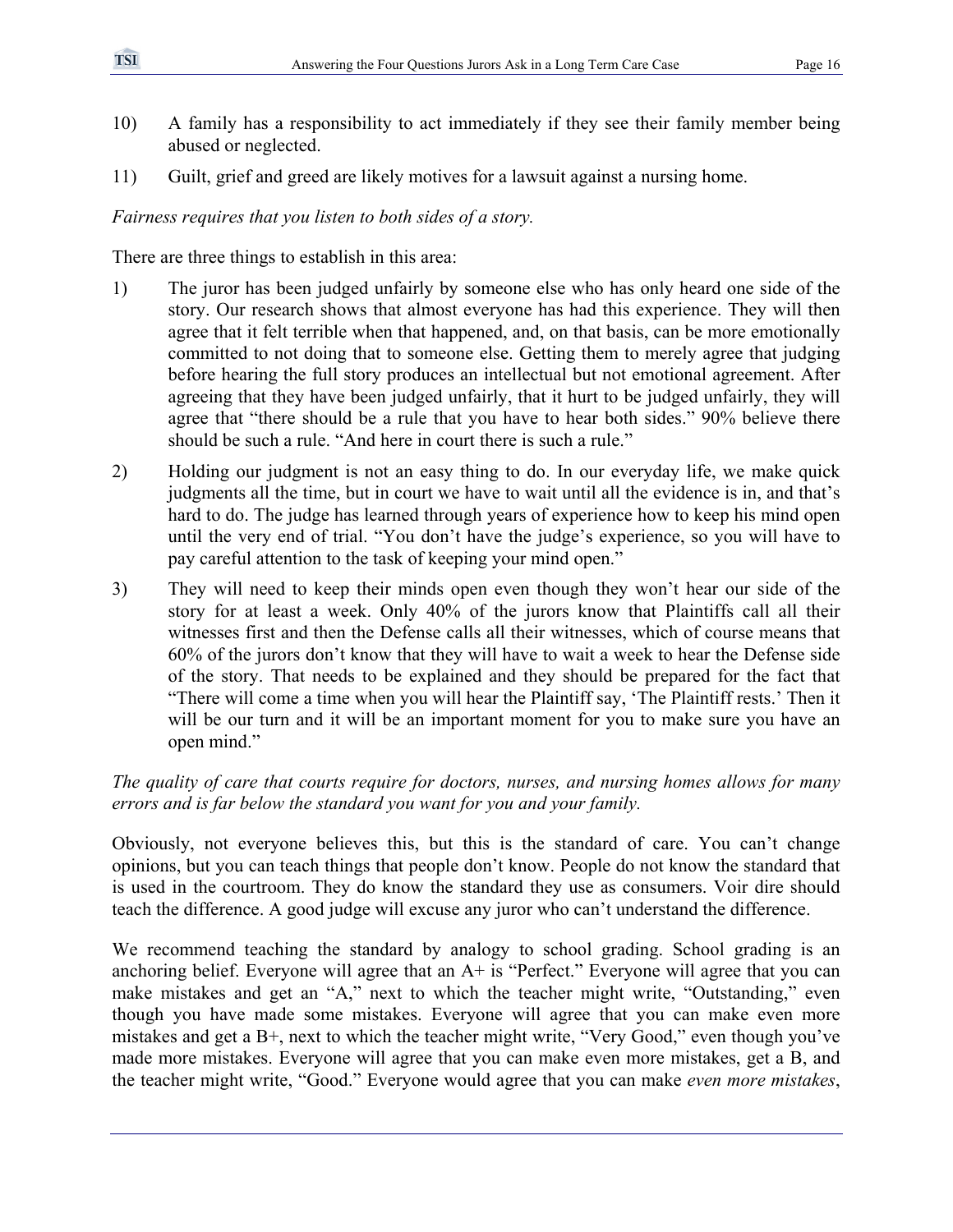and get a C, next to which the teacher might write, "Reasonable job." "We all agree that everyone should be able to pass high school with a C average? Doing reasonable work?"

We now ask jurors to imagine being in a doctor's waiting room. They are bringing their child in for treatment. They've never been to this doctor before. They turn to the person sitting next to them and ask, "Do you know this doctor? How good are they?" To which the neighbor answers hesitantly, "They're ... reasonable." "Now," we ask, "how does that make you feel?" Most jurors will say it would make them feel uncomfortable. They want to hear "good." They want to hear "excellent." And you should agree with them. "When we are in a doctor's waiting room and we are trying to find the best doctor for our family we want someone good, we want someone excellent. But take a look around. We are not in a waiting-room. We are in a court-room and the question here is, 'What is the standard for taking a doctor or nurse away from their patients and bringing them into court?' The courts don't want doctors or nurses sued for malpractice unless they have performed below the reasonable standard of care. It's a different standard, a far lower standard, than you and I use when choosing a doctor for our family.

The above usually provokes a very lively discussion. If it doesn't, you should prod them to get the discussion going. Very few people think "reasonable" is good enough, and for some people, "reasonable" is simply unacceptable. If a juror says that they don't believe the standard should be "reasonable," don't try to convince them. Let them say enough to get excused.

# *Fairness requires that we judge a worksite based on all the evidence, especially since every workplace has a minority of underachievers and complainers.*

Questioning in this area is designed to prepare jurors for the testimony from dissatisfied employees and former employees. Our research has shown that over 90% of the population agrees that, a) most people in every workplace try to do a good job; b) there are always some people who can't seem to pull their own weight, and c) it always seems to be the case that the people who can't pull their own weight are the ones who do the most complaining. On this basis, we can all agree that, with a workforce of one hundred people, and two or three hundred who have worked there over the years, we could certainly find five people, probably even ten people who didn't like the work, couldn't do the work, and would complain about the home. And we can all agree that we'd have to be willing to listen to what everyone has to say? We'd have to keep our minds open until we've had a chance to hear from some of the employees who like working there.

# *Where many people have labored to create a very large document, fairness requires that you judge the product as a whole, and it would be unfair to judge the document based on a few selected pages containing errors.*

This line of questioning prepares jurors for problems with the chart. Defense counsel should first ask whether anyone has a job in which record keeping is part of the job. Almost everyone will raise their hands. Then, Defense counsel should ask whether anyone has a job in which record keeping *is* the job, like bookkeeper, or bank clerk, or accountant? Folks for whom "record keeping is the job" need to be carefully evaluated if chart errors are a substantial part of your case. They tend to have anchoring beliefs that documentation can be done perfectly, whereas those for whom record keeping is only part of the job don't place the same priority.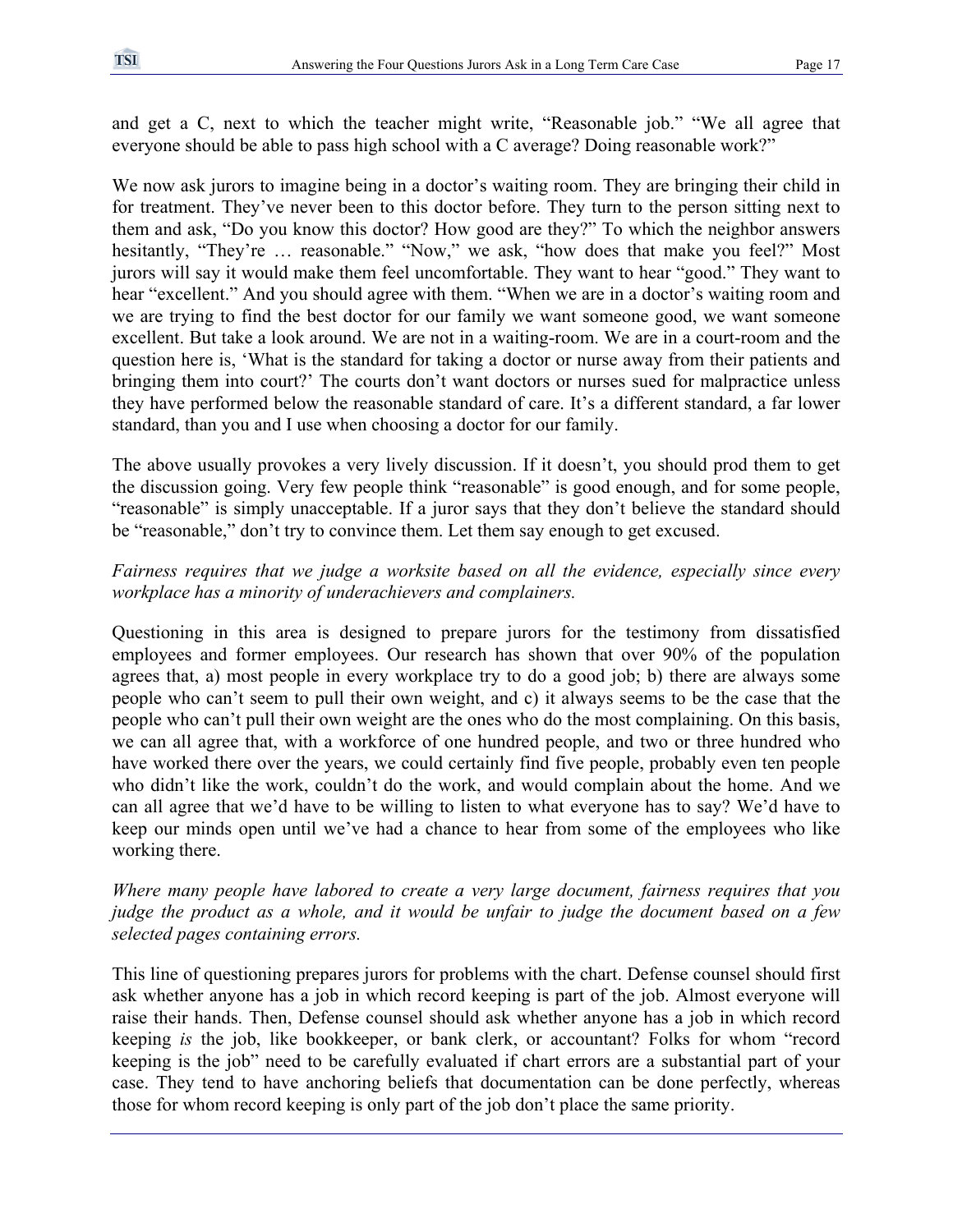Our research will show that nearly everyone will agree that record-keeping is only part of the job for doctors and nurses, and that's how we want it. While the chart is important, the patient and the treatment and the relationship between the patient and the provider are more important than the charting.

The same line of questioning used to establish that doctors and nurses only need to do a reasonable job, i.e., get a barely passing grade, one that means there will be a lot of errors, applies to the chart as well. Again, don't try to convince people who won't agree. Let them explain why they can't accept any errors in a chart, but let them do so only enough to produce the material you need for a cause challenge. Don't let them sidetrack you.

Finally, our research has shown that the jurors will agree it would be unfair to make a judgment about the entire chart, containing hundreds maybe thousands of pages, just by pulling out a few pages that contain errors.

### *In a health care setting, we must expect that there are people who provide care and people who take care of the budget, and it is only fair to expect they only know their own jobs.*

This line of questioning prepares jurors for Plaintiff's tactic of asking Administrators questions that only nurses can answer, asking the Director of Nursing questions that only the Administrator can answer, and asking Regional Managers or other executives questions that only the Director of Nursing or the Administrator can answer.

Everyone will agree that in most companies everyone has their own job to do and that nobody knows how to do every job. Everyone will agree that if their doctor practices alone, he has one person who helps him do the billing, and everyone will agree that the support person doesn't know about medicine, and the doctor probably tries to have as little to do with the billing as he can. Everyone will agree that if there are a few doctors working together, they probably have a few people doing the billing and everyone will agree that the billing people don't know about the medicine and the doctors probably try to stay away from the billing. Everyone will agree that if you now have a whole medical department, like at a hospital, or if you have several hospitals, you're going to need a billing department, and the people in that department won't know anything about the treatment. Finally, everyone will agree that it would be unfair to ask billing people about the medicine and unfair to expect the doctors to know the details of the billing. They will all agree that you shouldn't hold it against a witness if they were to say, "I just manage the budget. I don't really know about the treatment."

# *Nursing homes are an essential part of the health care delivery system, but it's still only one need in our society.*

Whether people have a favorable or unfavorable view of nursing homes, whether they know a lot about them or almost nothing at all, almost everyone will agree that we need nursing homes and that they fill a vital role in our society. Thus, any decision about nursing homes needs to be made with caution and with an understanding and respect for their role in our society.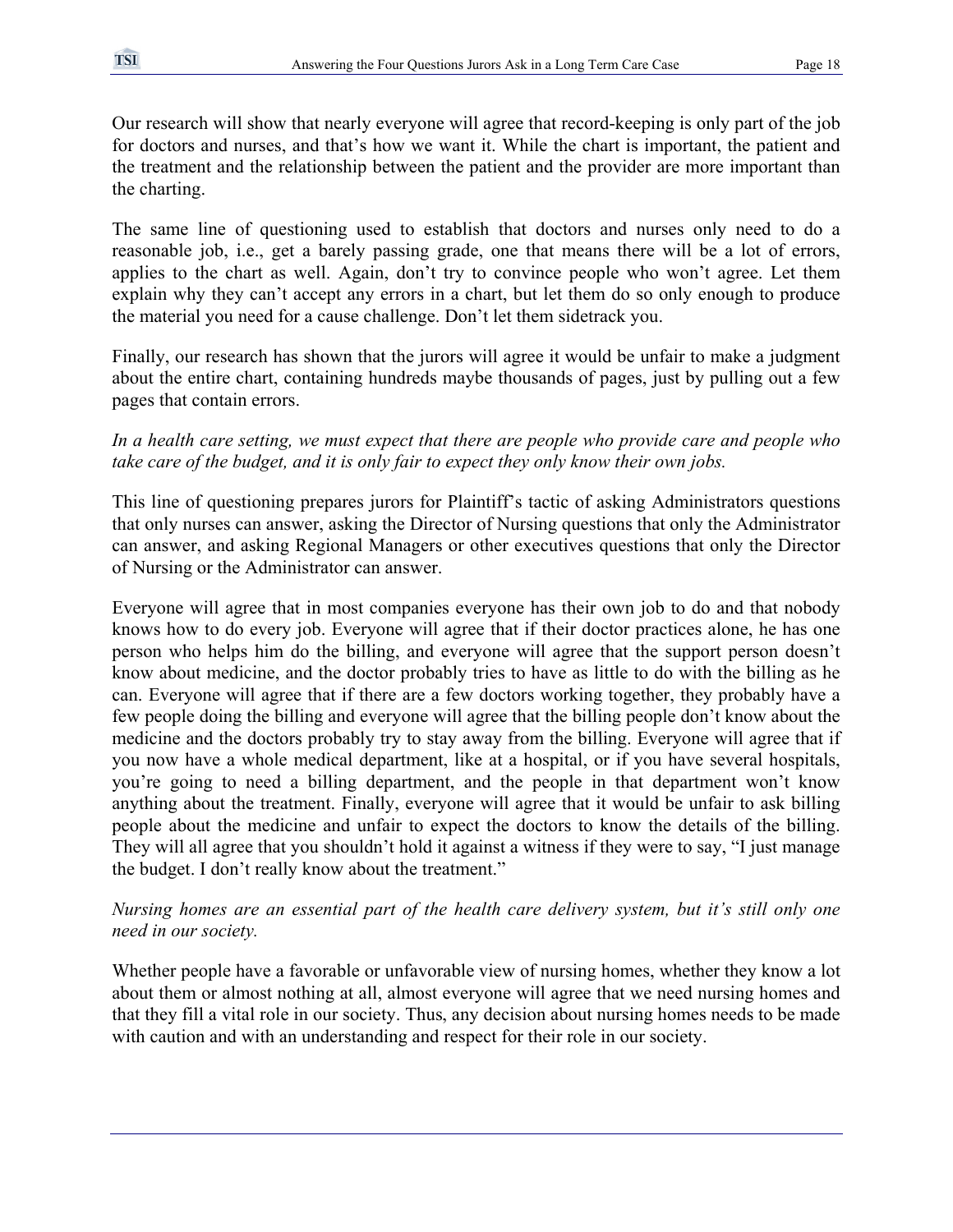### *Many of the people who enter a nursing home will receive rehabilitation and go home. For others, it is known at the time they are admitted that this will be their last home on earth*

This first statement above is not an anchoring belief. Many people do not know that rehabilitation occurs in a nursing home. They can be educated. The second statement is an anchoring belief. The majority of people believe that entering a nursing home means you are entering your last home on earth. Most of our cases, certainly the more dangerous cases, involve the death of a resident. The Defense must get the jurors to accept that death. Nothing helps accept death as much as new life. By educating the jurors about the amount of rehabilitation that occurs in a nursing home we establish that nursing homes are places of both life and death. With that education, we can get everyone to agree that it is usually known at the time of admission whether the person will go back home or whether this will be their last home.

Jurors should now be told that, in our opinion, this case falls into the second category; that is, we believe this is a case in which everyone knew at the time of admission that the resident would not go back to their home in the community. Everyone knew at the time of admission that the resident would continue to decline. Everyone should now be asked, "So, can I take it that we would all understand that defense? Would anyone object or have any trouble at all, even to the smallest degree, if I were to defend this case, in part, by saying that everyone knew that the resident would continue to decline and would not be going back home?" We do not want people who object or who have "even the smallest amount of trouble" with this idea. Let them speak enough to generate a cause challenge, but don't let them sidetrack you.

Incontinence is a frequent part of the decline and there are some jurors who simply can not handle the reality that the elderly become incontinent. For these jurors, the phrase, "languishing in urine and feces" has inordinate power. This is an issue on which it is appropriate to search for the individual. "We all know that many conditions develop as people decline. And we will have to talk about some of those conditions in this case. These conditions make some people uncomfortable, and if that's you, to any extent at all, then I need you to tell me about it. For example, one of the things that happen as people age is that they become incontinent. They can't control their bladder or their bowels. And sometimes these people are immobile. They can't move. There isn't any really polite way of saying it, but they will lie in their own urine and feces until they are cleaned. I think we all agree that this is unpleasant to think about. And I think we can all agree that some of us find it harder to think about than others. Who here might be in that second group? Who here thinks they might have a harder time with that than others, even to the slightest degree?"

If there are "urine and feces" in your case, be the first one to use the phrase. If there is a bad photograph in your case, be the first one to show it. Both of these produce strong emotional reactions, and whichever side is the first to put an interpretation on those reactions has the upper hand. If a bad photograph is shown by the Plaintiff, they state or imply that the photograph proves that there was negligence. If a bad photograph is shown by the Defense, the Defense can state that the photograph shows that the jurors need to hear both sides of the story as to how something like this could come about. The jurors need to hear what the family and the staff were doing while this developed. If the Plaintiffs show the photo first, and give their interpretation, then the jurors will always see negligence when they look at the picture. If the Defense shows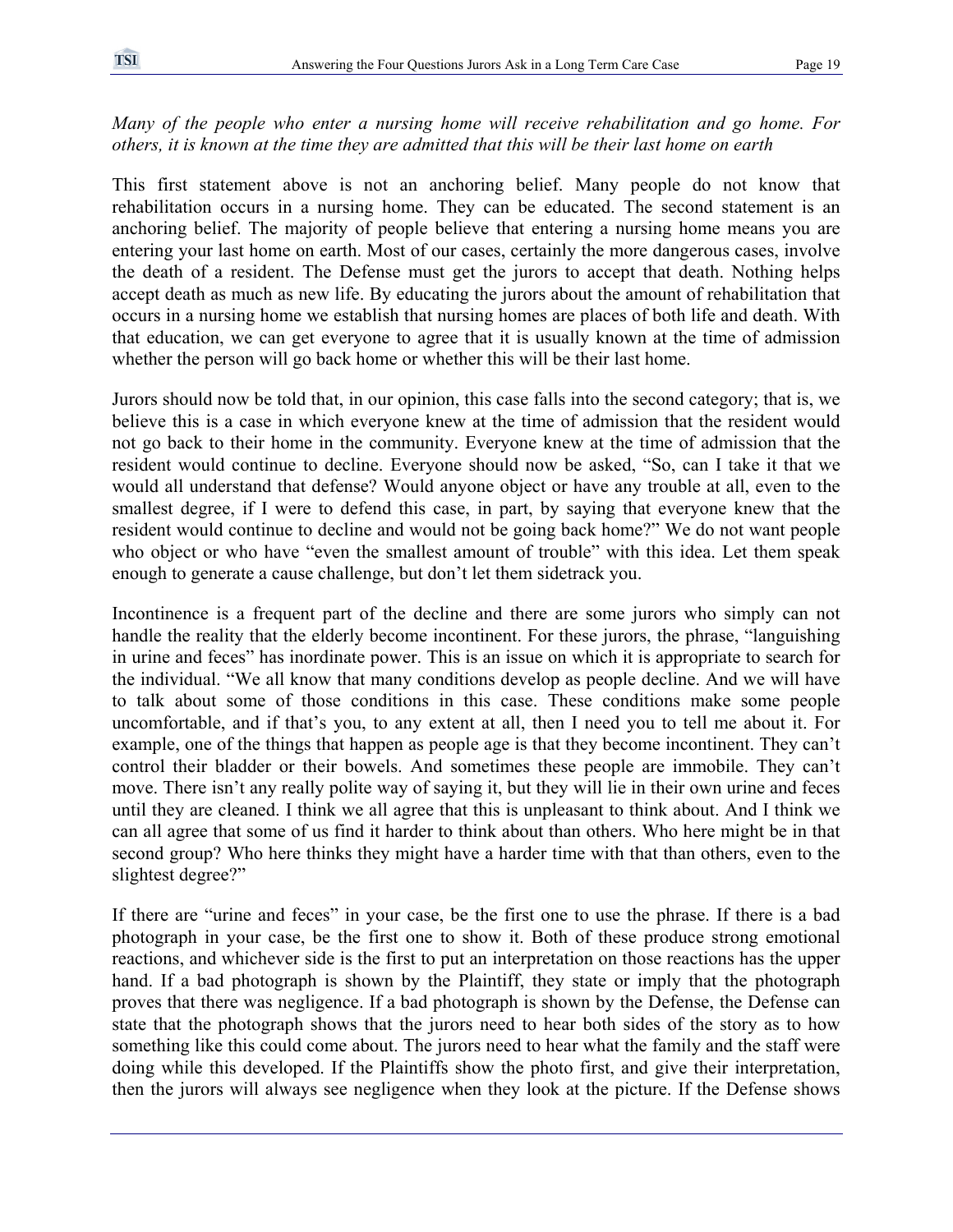the photo first, and gives their interpretation, then when the jurors look at the photo, they will wonder about both the family and the staff. In the same vein, the first person who uses the phrase "urine and feces" gets to put their interpretation on it. Plaintiff's interpretation is that "lying in urine and feces" is negligence per se. The Defense position is that it is a regrettably common thing that happens as we age.

### *Dignity means the right to choose.*

This line of inquiry is used if the case involves a refusal to accept treatment. Almost everyone will agree that choosing is an important part of dignity. Almost everyone will agree that if we let people make their own choices they will sometimes choose differently than how we would choose. Almost everyone will agree that if we let someone make their own choice about medical care, they might choose something different than what the doctor might say is best.

#### *All medical institutions, including nursing homes, must make a profit if they are to continue providing care.*

This line of inquiry should be very brief. The overwhelming perception is that medical people, facilities, companies can certainly make profits, but they should not be in business in order to make a profit. Profits will flow naturally if you provide people good care. Jurors will not endorse the idea that a doctor, a hospital, or a nursing home should be "in business to make a profit." Since almost everyone already agrees that medical facilities must make a profit to stay in business, we are really looking here to find those jurors who disagree with that basic concept. There are some people who believe in socialized medicine, or believe that we should have a Canadian-style system, and that it is immoral in some way for health care to be profit making. Not many people think this way, but those who do need to be identified.

# *Caring for the terminally ill and the very elderly is a special calling that deserves special respect.*

Almost everyone will agree that there are some "special callings" in life, and that caring for people with special needs, children with birth defects, the mentally challenged, the very old, the dying, are all areas of special calling. This seed should be planted for a closing statement that argues that jurors must consider the impact of their verdict on these people who have heard and answered the call.

#### *A family has a responsibility to act immediately if they see their family member being abused or neglected.*

This line of inquiry prepares the jurors to question the motives of the family member in those cases where the family never complained but now wishes to say they had concerns for the entire residency. All the jurors will agree that you have a duty to act *immediately* if you find that someone close to you has been neglected in a nursing home. Everyone will agree that, at a minimum, that should take the form of a written complaint, and almost everyone agrees it should also take the form of a complaint to the state.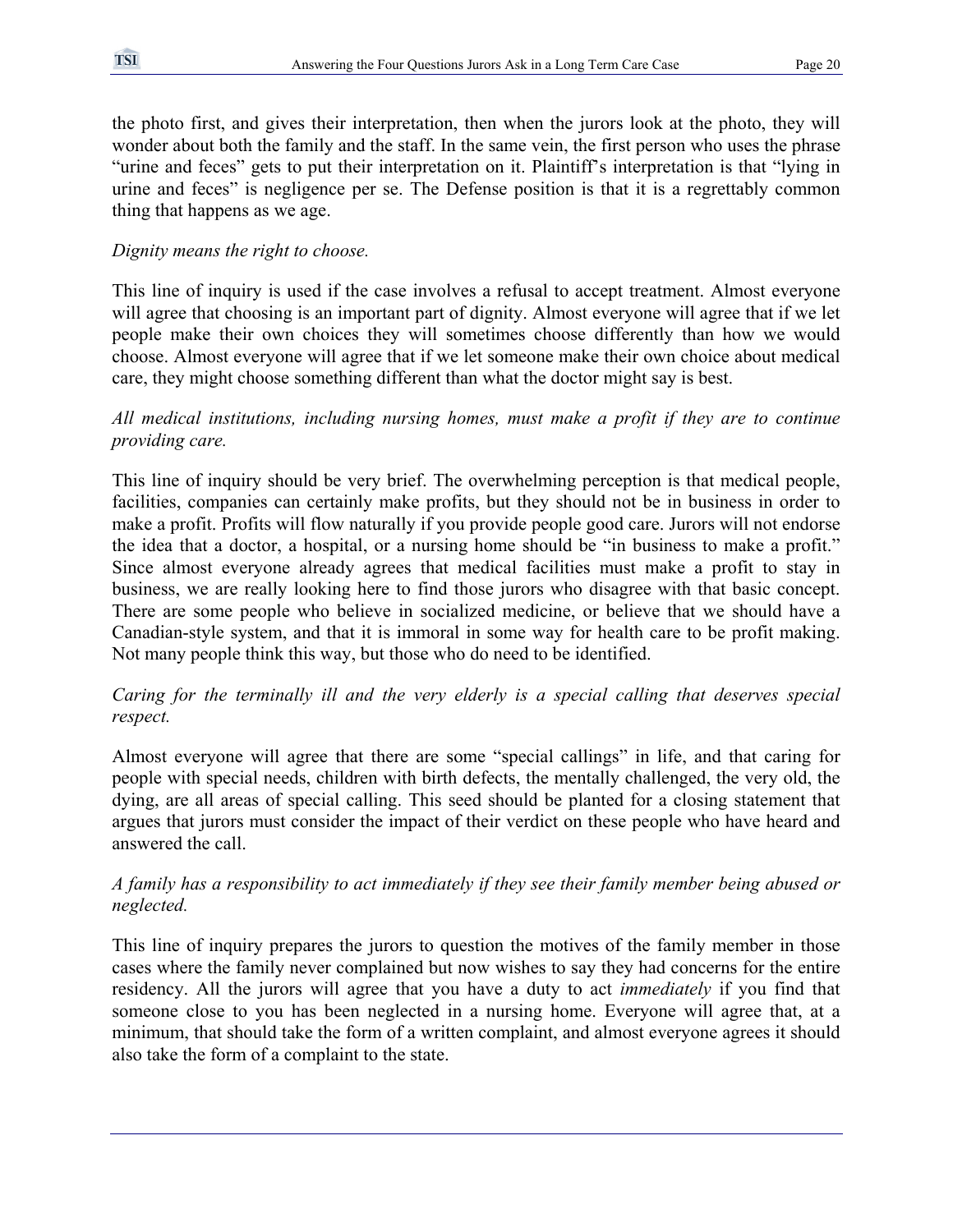# *Guilt, grief and greed are likely motives for a lawsuit against a nursing home.*

Everyone will agree it hurts when someone close to you dies. Everyone will agree that one of the first reactions is to feel bad about all the things you didn't do for them or with them when they were alive. Almost everyone will agree that you are going to feel angry when someone close to you dies. So everyone agrees you will also feel mad about it. Finally, everyone agrees that you will feel sad when someone in your family dies. Everyone will agree that these are hard feelings, and that they can take a long time, sometimes a very long time for us to get over these feeling.

At this point, the panel should be asked if there is anyone who still has, to any extent, and lingering feelings about the death of someone close to them that might, even in the smallest amount, make it hard to sit through a case that involved someone's death. "Raise your hand and we can talk about it in private with the judge." In a panel of thirty, there is certain to be one, probably more than one person, who will raise their hand. Not only is it important to rid the panel of people who are themselves suffering from a recent loss or suffering an extended bereavement reaction, this also demonstrates to the remaining jurors the truth of your statement that these hard feelings can go on for many years.

"So, as we have seen even among the group assembled here today, these are very hard feelings, and we can all agree that it would be unfair to take these hard feelings out on someone who didn't deserve them." Given this prelude, Defense counsel can now ask if everyone would agree that it's fair for the Defense to ask you to think about the possibility that that is what happened here? "So, I have your permission to ask you to think about that. No one here would object in any way, even to the slightest degree, if part of our defense was to say that people can sometimes see things incorrectly as a result of these feelings?

Everyone will also agree that sometimes people file lawsuits just because they're looking for money. Everyone will agree that no one should get a windfall out of coming to court. Everyone will agree that any award in any case should never be more than is needed to compensate for the loss. Given all that, can we all agree that it is reasonable for me to ask you to consider that greed may be one of the motives for this lawsuit? Would anyone hold that against me?

# *3. De-Selecting Unfavorable Jurors*

We have extensive jury selection profiles. However, for the most part they defer to the general rule that you want to eliminate anyone who does not agree with you during the above voir dire. Again, all these lines of inquiry have been tested and found to receive endorsement by over 80% of the population. You should make it entirely permissible for a juror to disagree. You should thank every juror who disagrees for their candor, but if a juror raises their hand to disagree with you, it's probably a sign that you don't want them and don't want to spend anymore time talking with them than is necessary to establish the basis for a cause challenge.

# **II. CRAFTING A WELL-FORMED STORY**

*"It's all about good guys and bad guys." Salty Dog, Jimmy Buffet, page 1, line 1.*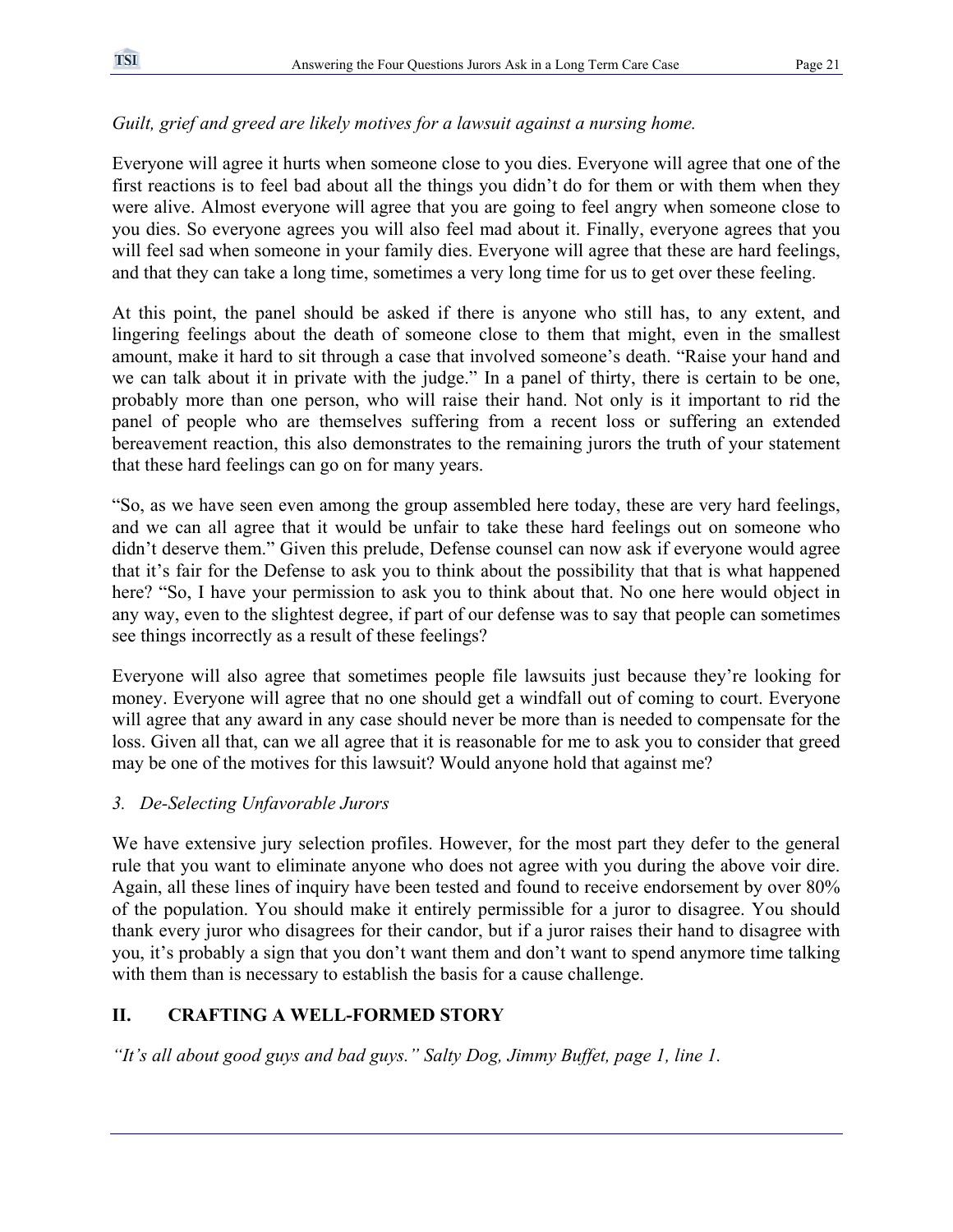People think in terms of stories. They are the mind's essential organizing framework. Stories have a structure. The more the story teller uses the structure, the more sensible, credible and enjoyable the story will seem to the listener.

# *1. Jurors Assemble Stories, They Do Not Weigh Evidence*

A classic study of the jury process by Hastie, Penrod and Pennington concluded that jurors do not weigh evidence. Rather, jurors assemble the evidence into a story. According to Hastie, et. al., the process occurs in three steps. First, the jurors attempt to make sense of the entirety of the evidence by imposing a summary structure on it that they feel captures what is true about the events referred to in the testimony. They construct a manageable summary of the evidence, an "explanatory model" of what has happened. Second, the jurors attempt to grasp the essentials of the judge's instructions concerning the available decision alternatives. Finally, the jurors try to match the explanatory story that they have constructed with the verdict categories, seeking a 'best fit' between one of the verdict categories and their story.

The findings from this early study are now well accepted among jury researchers. Jurors do not weigh evidence. Rather, they try to fit evidence into a coherent framework. Specifically, they try to fit the evidence into a story. Jurors find evidence credible if it fits within the story they are forming. Evidence is not credible if it does not fit. And the entire story itself is found credible if it "hangs together," if it is similar to the stories we have heard before.

# *2. Stories Have a Universal Structure*

Every case contains a vignette, but a vignette is not the story. For example, consider a traffic accident case in which the attorney says, "Our story is that the Plaintiff didn't yield the right of way." This is not a story. It is a vignette. The story of the case is something larger. From the Plaintiff's perspective, the story asks and answers questions like: Who is this Plaintiff? What kind of life was she leading? What was she trying to accomplish in her life? How has this accident affected her? How has this accident blocked her from achieving what she wanted to accomplish in life? Why is she suing? How will suing help or hurt her journey in life? What needs to be done now to set her back on her life path? Similar questions can be asked and answered by the Defense: Who is the Defendant? What is he doing with his life? How has this accident affected him? Why is it important that the Defendant contest this claim? What is the Defendant seeking to accomplish through this lawsuit? It is questions such as these that give rise to the story of the case.

Nursing home cases are amenable to a similar analysis. The vignette of a nursing home case often involves what happened to the resident on that particular day, or whether the resident was checked or treated in some way on that particular morning, or whether the bandage was or wasn't changed on that particular afternoon or for that critical few days. These are the vignettes of the case. They are not the stories of the case. Anyone who says, "Our story is that we turned and repositioned her every two hours," does not understand the concept of story. Turning and repositioning every two hours is one of the vignettes, one of the elements, or details of our story, but it is not the story. The story of the case is something much larger.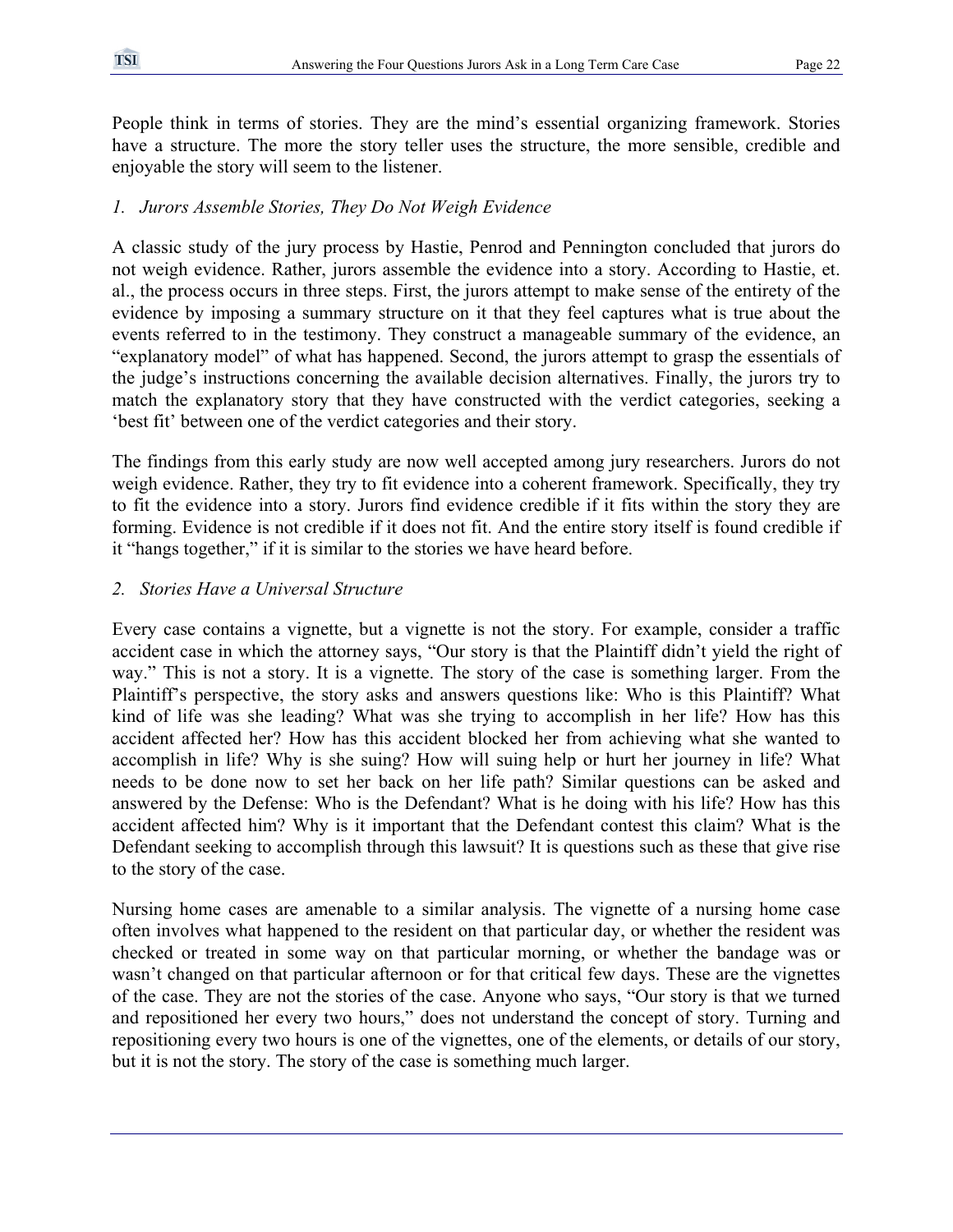A case story is persuasive if it captures the jurors' emotions. Many psychologists have concluded that thoughts do not determine feelings. Rather, feelings determine thoughts. People will think well of that which they feel good about. Capture the mind by capturing the heart, and the way to the heart is often through the gut. We capture the gut, the heart, and the head by telling a wellformed story, and to tell a well-formed story, you must understand the basic structure of a story.

Plays, movies, books and stories have a predictable structure and a predictable rhythm. Movie directors story board their movies. English majors attend to the forms of storytelling and employ dramatic devices to make the story appealing. Joseph Campbell, the noted mythology expert, in his book, The Hero with a Thousand Faces, popularized the idea that the thousands of different stories, books and movies are all masks behind which lies a single story line, the Hero's story. This one essential story provides the template for all stories. It has its expected dramatic devices and expected characters. It provides a blueprint for story construction. Tell a structurally sound story, a rousing story; a story that captures the listener's attention and makes them identify with the characters. This can be accomplished by following the template, filling the story with the requisite dramatic moments, and understanding the essential purpose in all stories. The one universal story has a thousand slight variations, but it always aims to find what is permanent in our transitory world. The standard story can be summarized as follows:

- The protagonist is living in and often mired or even drowning in the status quo of an ordinary, everyday life.
- $\triangleright$  Usually in combination, a disturbance occurs, something makes its way to the protagonist and calls him or her and the protagonist gets a glimpse of what they might see at the end of their adventure.
- <sup>¾</sup> The protagonist leaves their customary surrounding.
- $\triangleright$  At the edge of his familiar life the protagonist encounters a gatekeeper or guardian with whom or with which he must contend.
- $\geq$  Once he passes the threshold he moves into the unfamiliar area where he encounters tests and helpers and often a teacher.
- $\triangleright$  At some point, he reaches the greatest test, undergoes a change, and gains his reward.
- <sup>¾</sup> He returns to his old context, forever changed and in possession of knowledge that makes life richer and death easier.

The universal story is the story of the search for meaning in life. The knowledge that the hero brings back from his journey or adventure is the knowledge that there are some things that are permanent. And because some things are permanent, not everything is passing or transitory. We can rest easier, with more confidence that life goes on after death. The hero's journey is every person's journey. It is every person's life story. We all want to feel that something is permanent in a world in which everything we know and everyone we know will pass. We fear they might just pass away. The hero's journey tells us that they pass on.

So what does any of this have to do with a nursing home case? In the first instance, telling a good story requires that one know how to do it. There are boilerplate elements in a story that just need to be there to make the story hang together. Second, the idea that stories are always about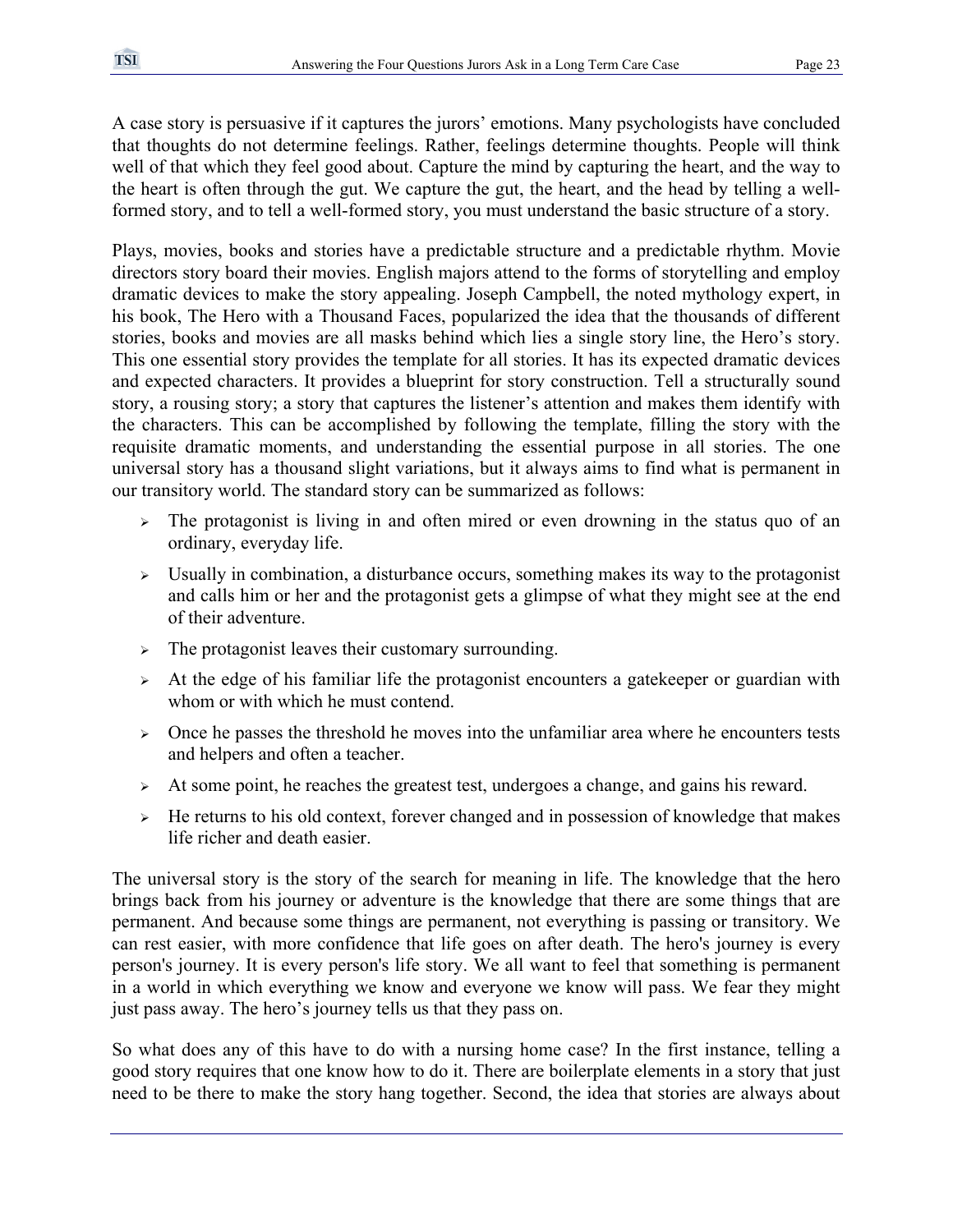learning something about life and death applies more to nursing home cases than to other cases. Over 90% of nursing home cases are wrongful death cases. These cases are inherently about life and death, and they are about a death that can not be avoided. A juror in a wrongful death traffic accident case can engage in the defensive belief that they won't die the way the Plaintiff did because they will drive carefully. How exactly does one engage in defensive thinking in a nursing home case? I won't grow old and die? In these cases, we must tell a consoling story in which the jurors find hope and birth. Our cases must never be about "the end of life." Our cases must be about discovering, actually re-discovering, that life goes on. Our staff, our company, our witnesses - are the people helping people find meaning in life at the most crucial moment in life. Every day, our people keep company with souls at the threshold of the divide between life and death. We must bring back to the jurors from these people stories of hope and reassurance that we need not fear the passage.

In courts, we want to tell the hero story in two ways. First, we want as many of our witnesses as possible to be heroes, and second we want the corporation, apart from containing the people, to also be on its own hero's journey. It's relatively easy to find hero stories for the individuals in the company. Everyone has a hero story. Everyone has had a point in their life where they had almost no idea what to do with themselves. Everyone had early glimpses of their talent and ability. Everyone has had a mentor, someone who influenced them and talked with them about their future. Everyone has had a moment when the flow of their life took on a greater focus or direction, and everyone has encountered an obstacle along the way. Finally, everyone struggled and learned from it.

We recall a case involving a smaller nursing home company wherein we found a nursing home owner who had graduated with a major in accounting but was barely interested in his studies. After school, a friend found him a job doing payroll at a nursing home. He learned he could apply his accounting skills to the acquisition of materials, but he stayed primarily in the back office and had little to do with the residents or their families. One day, the area was hit by a hurricane and the nursing home was devastated. Large portions of it were destroyed and rendered unfit for habitation. Someone had to find alternate arrangements for all these people and attend to the variety of needs they had, in addition to the needs of their family members who had also been affected by the storm. The administrator asks our accountant to help. So our soonto-be nursing home owner took a look at the situation and found a scene of people and families that just looks overwhelming. He didn't know where to begin and he thought about just giving up, but he figured first he'd ask the first person he sees what they need and go from there. That person only needed something minor and so he was able to help rather easily. Feeling more confident, he began pitching in, and soon he discovered that all that he has been learning and doing for the past several years is exactly what is needed now. He knew how to make the procurements. He knew who to call. He knew how to get things delivered. He knew how to make the machinery work. This owner went on to work for a week and half going on little more than two to three hours sleep, and at the end of it all, he discovered something: all those entries in the books he had been working on were people, and they had families, and he could make a difference by making sure they had the very best equipment and supplies he could find for them. From that day forward he stayed in the nursing home business, and it became his personal pride to make sure that his nursing homes were always supplied amply and with the best items, because he had personally seen the difference it makes to people.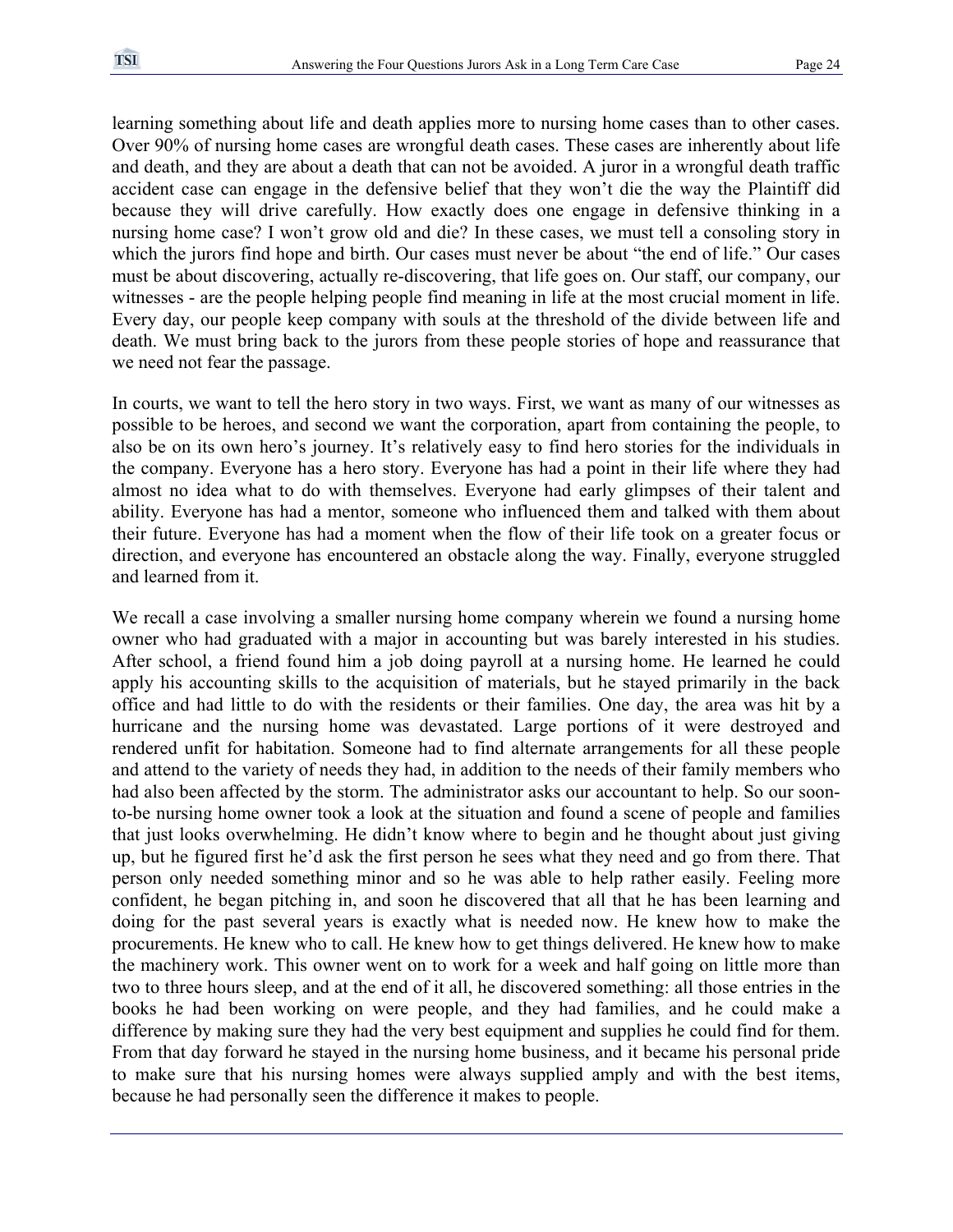This is a true story. It's an everyday hero story. It has most of the elements. The stultifying initial status quo, the glimpse of possibility, a herald in the form of a friend bringing a new job, the disturbance in the weather, the call from the administrator, the threshold experience of wanting to turn back, the exhaustion in the ultimate test, and the discovery, re-discovery really, of something new that he knew all along but had somehow forgotten or lost track of, and the hero's return to the community, now forever changed and with a new direction.

And we can offer a second example. An aide at the nursing home recalls making her way through high school, disinterested in school work, unable to find a job, not knowing how she is going to support herself. With too much time on her hands, she finds herself falling into the wrong crowd. About the only thing that she enjoys doing is babysitting, and so she hopes she can someday get a job working with kids. Then the family is visited by an aunt who tells them that her mother-in-law is ailing and she needs somebody to keep an eye on her. They just need someone to keep her company and make sure she doesn't hurt herself around the house. They can only offer a little money, but they can also offer a place to stay. So the young woman agrees, and begins taking care of the person everyone in her aunt's household refers to as "Nana." On the very first day taking care of her, Nana comes down with a fever and seems to lose all track of things. It frightens the young girl, but she calls her aunt and describes what is happening, and her aunt comes home to help. Over the next few weeks and months, the young girl and Nana begin talking with one another and soon become close. It seems easy to learn how to take care of her cleaning, feeding and medicine now that she knows Nana so well. Before Nana dies, she tells the aide-to-be that she doesn't know what she would have done all these months if the soon-to-be-CNA hadn't been around; she just wants her to know how grateful she feels. At the funeral, the aide is sad that Nana has died, and she cries, but it makes her feel good inside to know that she has helped Nana in those last months. It feels almost like Nana has given her a gift, something that she can share with others. Now she gives the kind of care she gave to Nana to all the residents at her home. Whenever she takes care of one, she is always reminded of her Nana, and tries to take care of each one of them in just that way. Again, this is a true story.

Having established that our company is composed of everyday heroes, we now need to establish how the company itself is involved in a hero mission. People want this in a healthcare company. They want to know that the company puts more emphasis on internal values than extrinsic rewards. They want to know that the company puts people over profits. It should go without saying that jurors will not respond with any enthusiasm to a picture of the future that involves greater yields to shareholders. Nor will they respond with much enthusiasm to a deficiency-free future. They will not even respond that positively to a future in which we deliver better medicine. The theory of the hero story, the framing theory, and theories of trial strategy, all suggest they would respond very positively to a story line in which the company is trying to take elder care to a new and better level. If there is one message to be gleaned from the amount of litigation in nursing homes it is that people want something different than the standard model.

These cases are always about death, and about unavoidable, undeniable death. 85% of the population wants nursing homes to provide bereavement counseling services to the residents and their families. 75% of the people have never even heard a story about a nursing home helping people deal with the loss of a loved home. Hearing of a home that integrated hospice into its mainstream services, 87% of a large mock jury panel concluded that the nursing home company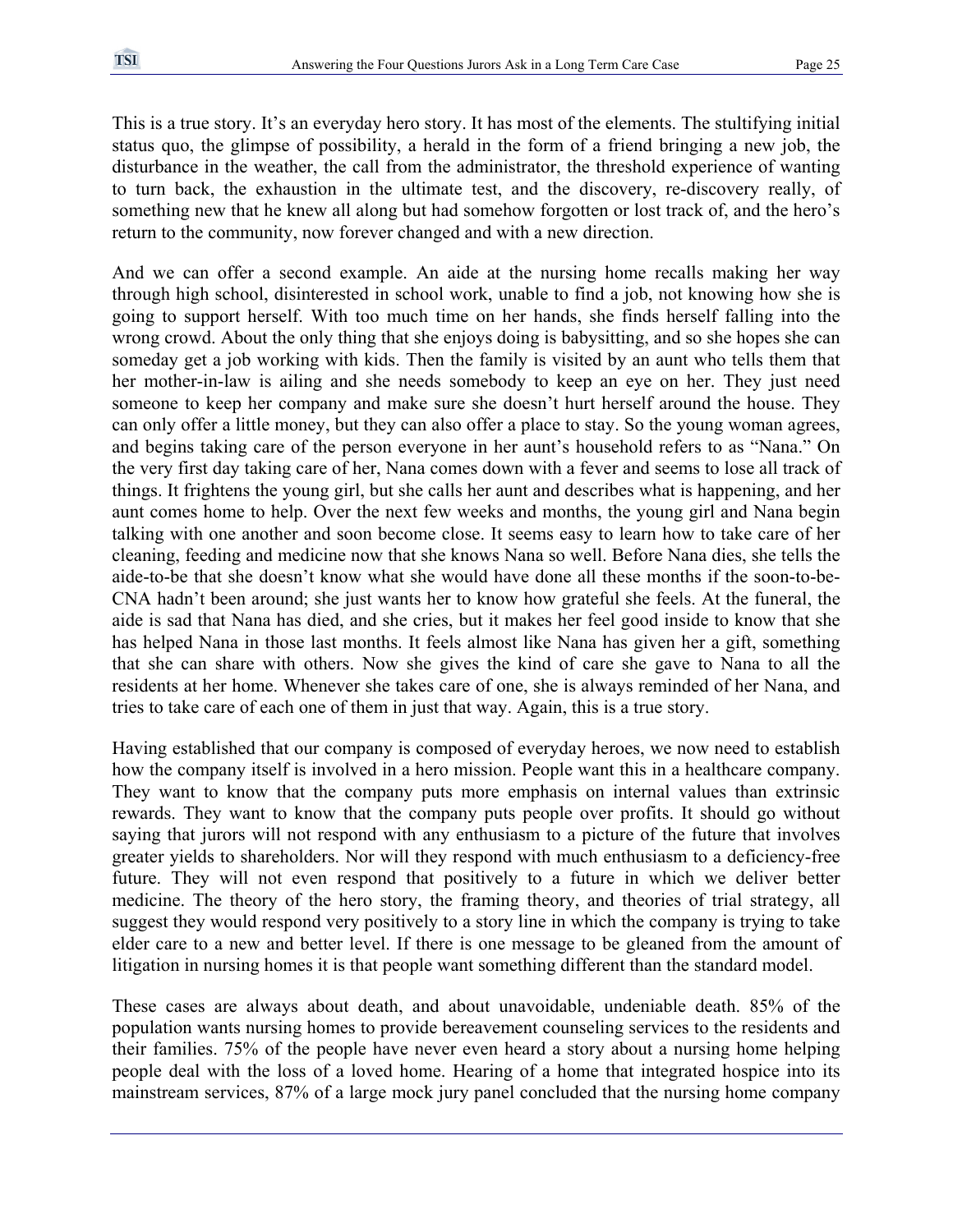"was trying to be a different and better kind of nursing home company" as opposed to only 15% who felt that way hearing the same case in a home that did not institute such a program. Similarly, 75% of those who heard the case with the bereavement counseling program felt they were "excited about the future kinds of services we might see in nursing homes in America" as opposed to only 10% who felt that way hearing the same case but without the counseling program.

# **III. TELLING THE STORY IN OPENING STATEMENT**

The narrative in a nursing home case is built around five questions:

- 1) Who was this person before he/she came to the nursing home?
- 2) What did they expect when they came to the nursing home and what were they promised?
- 3) Who is the Defendant and what kind of company do they run?
- 4) Why was there a bad outcome at the nursing home?
- 5) Why is this family bringing a lawsuit?

Plaintiff answers the five questions with the following brief story:

This is a person who loved and was greatly loved by his surviving family. When he came to the nursing home, he expected to live a full life for many years and the nursing home promised they would take care of him. Instead, because this nursing home is owned by a greedy corporation, the company broke their promise and deliberately understaffed the home to increase their bottom line, and this is why this resident developed [bedsores, falls, malnutrition, contractures, dehydration, sepsis, etc.]. The family comes to you seeking justice for what happened to him and because they want to make sure this never happens to someone else.

Their story is concise and compelling.

- 1) The Plaintiff's story skips over Plaintiff's life before coming to the home. In their story, the character of the Plaintiff is introduced into the play at the point of admission and then dies shortly thereafter, creating the illusion of an untimely death.
- 2) They were promised, in rather open-ended fashion, "to be taken care of."
- 3) The Defendant is a criminally greedy corporation.
- 4) The bad outcome occurred because the owners deliberately short-staffed the home.
- 5) The family is bringing the lawsuit seeking justice for themselves and protection for others.

The story the Defense must tell has to address the same five questions, though we have changed the wording slightly on question four.

- 1) Who was this person before he/she came to the nursing home?
- 2) What did they expect when he came to the nursing home?
- 3) Who is the Defendant and what kind of company do they run?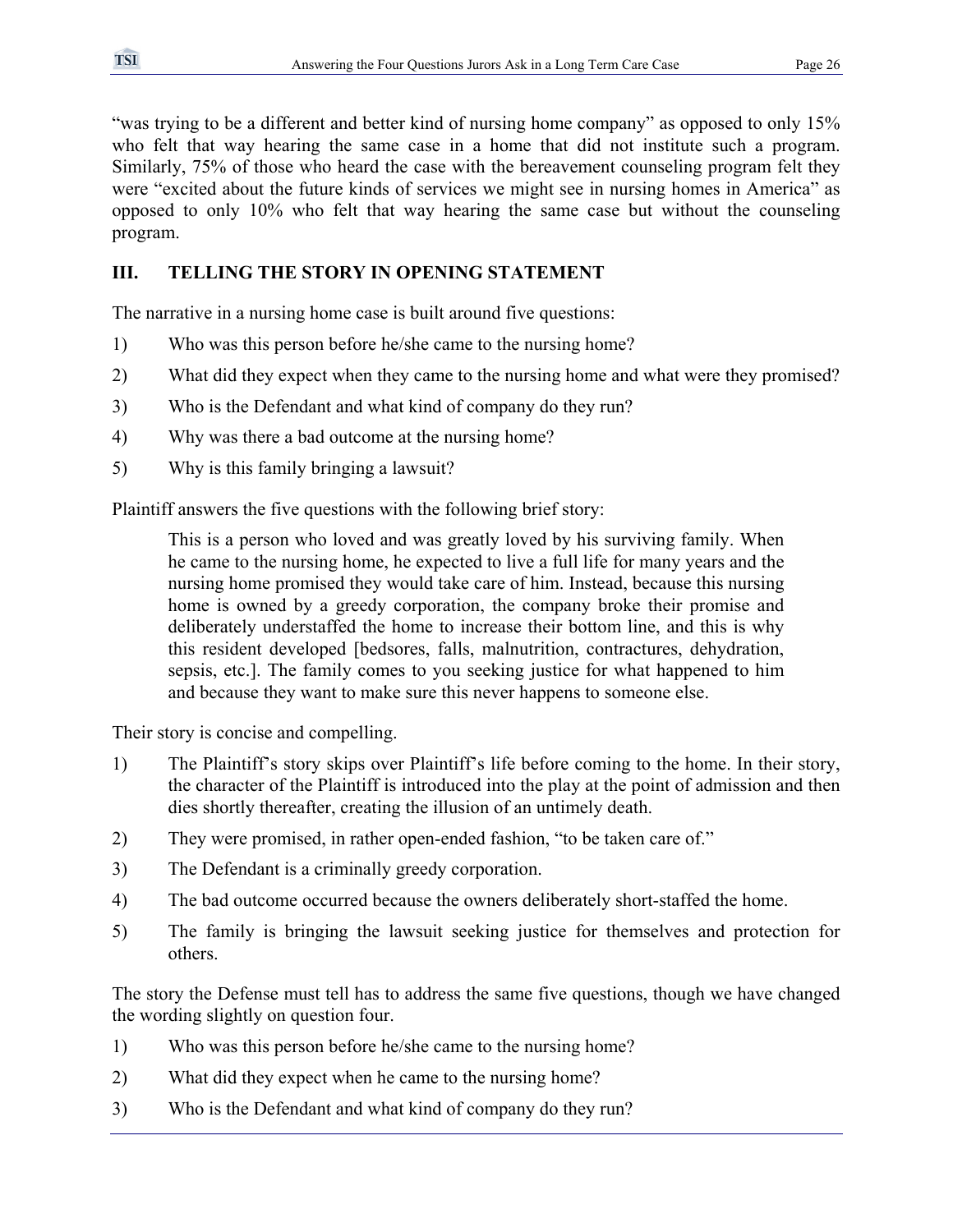- 4) If the care was so good, then why did the symptoms develop?
- 5) Why is this family bringing a lawsuit?

We recommend organizing the opening statement around these five questions, even to the point of saying to the jurors immediately after the initial opening, "I think jurors in cases like these want answers to five questions. Who was this person before they got to the nursing home? What did they expect when they came to the nursing home? Who is the Defendant and what kind of company do they run? If the care was so good, then why did the symptoms develop? And why is this family bringing this lawsuit? I'm going to try to answer each of these questions."

# *1. Who Was This Person Before He or She Came To The Nursing Home?*

As described before, the Plaintiffs create an illusion that the resident has died prematurely by not telling the full story of the person's life. The Plaintiffs want to keep the focus on the residency. The Defense must fill in the gap. We must put the residency in the context of the person's entire life. Telling the jurors that the person was old has little impact. The jurors must experience the person getting old. We must tell a story that ages the resident before the jurors' eyes. The Plaintiff was born in 19 , and here is a picture of our downtown in the year that she was born. She was raised, along with brothers and sisters, by her parents. At some point, whether through romance, occupation, or some other adventure or misadventure, she launched off into her own life. She went on to marry and have children, whom she raised, learned to love and then she let them go to their own life as she enjoyed her retirement. Her parents have died, her brothers and sisters have died, her friends have died, and perhaps even some of her children. Along the expanse of her life, she developed friendships and skills, but also habits or vices that contributed to the wear and tear of disease and the aging process, and ultimately to the death that now seems so natural when you view it in the context of her full life. Told in this way, the death is a timely death, and timely deaths are easier to accept.

Another important reason for telling the story of the person's prior life is to introduce the villain, the killer. The Plaintiff is usually alleging wrongful death. They are saying that someone killed the resident. It is easy for them to point at their villain. It's the company. The Defense can not simply say, "We didn't kill the resident." The Defense must point at a villain of its own. The villain is the illness, the illness developed over a long period of time. Introducing the villain is an important piece of the story narrative. The villain must slowly grow. It must stalk the victim, and then finally kill. However, unless the illness is cancer, then do not believe that simply naming the illness will cause people to understand its lethality. People do not understand diabetes, Alzheimer's, peripheral vascular disease, stroke, etc. The education about the illness that killed the resident must be told during the part of the story *before* the residency, and it must be done simply. Taking Alzheimer's as an example, then in the simplest possible terms, the attorney must explain to the jurors:

- <sup>¾</sup> What is Alzheimer's Disease?
- <sup>¾</sup> What does Alzheimer's Disease do to you?
- $\rightarrow$  How does Alzheimer's do these things to you?
- $\triangleright$  What is the course of Alzheimer's?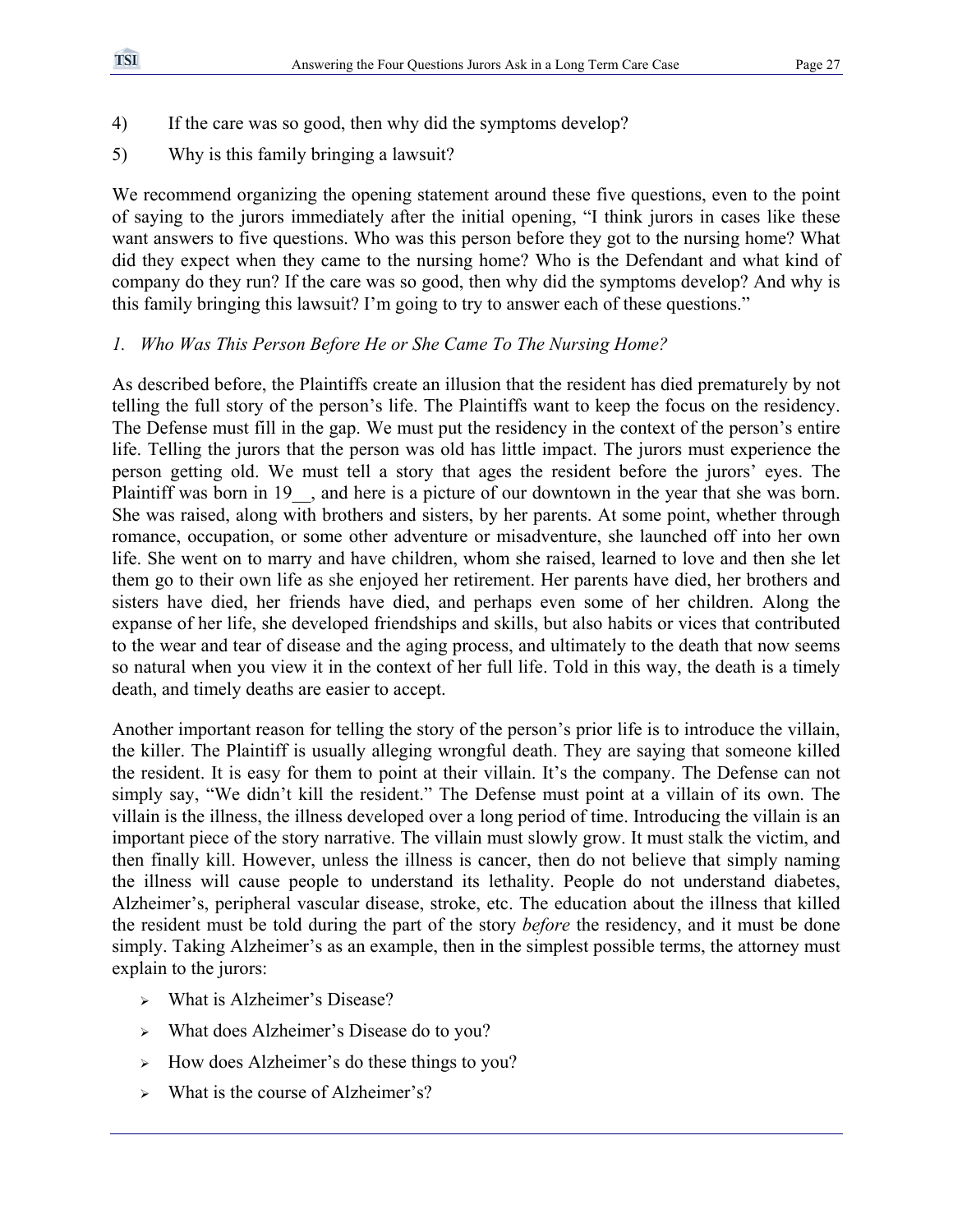- $\triangleright$  Is there any cure?
- $\triangleright$  Is Alzheimer's a terminal illness?

#### *2. What Did They Expect When They Came To The Nursing Home?*

The strength of Plaintiff's breach of contract argument should not be underestimated. It draws on the sacred power of the promise and the consequences of the broken promise. For jurors, a broken promise is a very understandable part of a case in which much of the medicine is hard to understand. Plaintiff puts the emphasis on what was promised. We should put the emphasis on what was expected. The story of what the family expected from the nursing home comes after the section of the narrative describing the person's life prior to their entry into the home. That part of the story might go something like the following:

When the Mae family came to us, they were upset and confused. Ms. Mae had just gone through a sharp deterioration. In some important respects, she was no longer the person she had been and everyone knew that the dying process had begun. [Or – She had just gone through a long deterioration that had finally worn out the family to the point where they had to accept this transition.]

(Reprising a line of discussion from voir dire) There are two groups of people who come to a nursing home. There are those who come for rehabilitation. These are people of any age; in fact sometimes very young people are admitted to our nursing home. They come because they have had some procedure in the hospital and they require some extended care and rehabilitation after that procedure. Once they get that rehabilitation they return to their own home and enjoy many more years of life. Then there is the second group, and they will not be returning home. Our home and our staff will keep company with them as they prepare to go forward and pass on to a new life.

And this was the case for Mrs. Mae. Upon her admission, everyone knew she was not going to be returning home. It was only a matter of time. For about half of the people in the nursing home, the story has to end with a death. Their soul will be leaving here and continuing on with its journey. People differ in their ability to accept the passing over of a loved one. Some people see death as part of the cycle of life. Your soul arrives in this world at birth and goes back home at death. Other people are just frightened of it. There is only so much you can do to help people with these feelings. It's a very sensitive area. In fact, some people feel you shouldn't even talk about it. But now, we have to.

When Mrs. Mae was admitted to the nursing home, her family knew that she would be leaving this earth soon. They knew that she would continue declining and that she would not be returning home. The only thing we can do in that situation is to make that time as full and rich as we can. But we can't promise, even though people hope that of us, and even expect it of us, that we will make death go away. It will come in its time.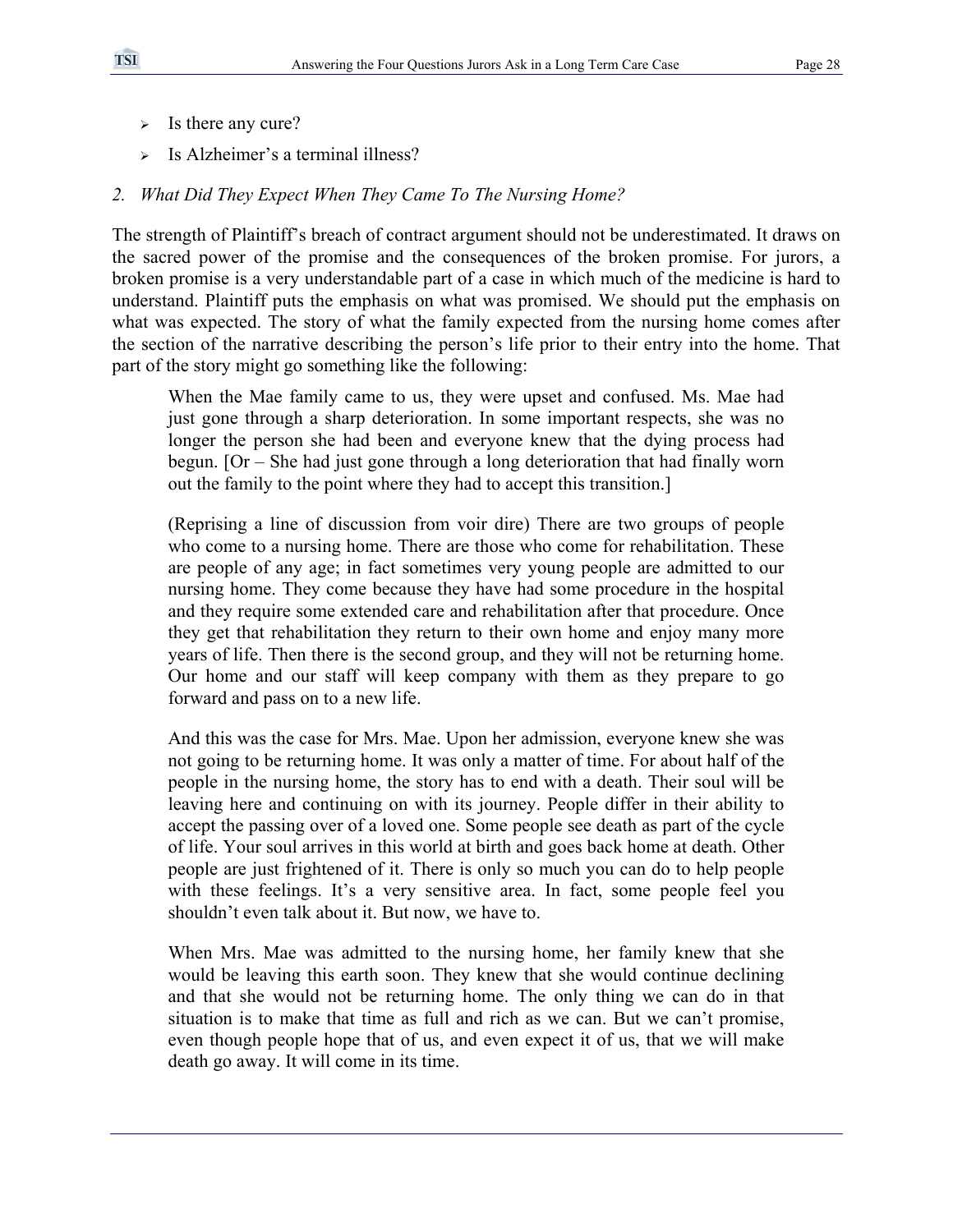If a family has prepared for it, then they are ready to say goodbye to their loved one. If they have not, then it will be very difficult for them. Now, let's talk about what happened to Mrs. Mae once she entered our nursing home.

This story needs to be tailored to fit the family, the circumstance and the particular symptoms. The particular symptoms that characterized the prior picture should be predicted to continue. If she had been experiencing falls before she entered, then we should say that we expected that falling would continue to be an issue in the nursing home. If nutrition is a problem before the admission, then we can expect that nutrition will still be a problem.

As obvious as these points seem, they nevertheless must be said because jurors, especially those who tend to side with the Plaintiff, have a tendency to fall into magical and unrealistic expectations. Some believe that now that the person is in the nursing home, they will never fall again, or never experience nutrition problems, etc. The statement must be made that these will occur, and it needs to be made in that portion of the story that takes place *before* admission.

"Before admission, she had problems with nutrition and everyone expected that these would continue within the home."

"Before admission, she had problems with her balance, and everyone knew these would continue after her admission"

"Before admission, she had problems with her kidneys, and everyone knew that these would continue."

"Before admission, she had problems with her heart, and everyone knew that these would continue."

# *3. Who Is the Defendant and What Kind of Company Do They Run?*

It is at this point in the narrative, the point at which the Plaintiff's residency begins, that one would tell the story of the company and the local nursing home. The transition goes along the line, "Now, we've been talking about what the Smith family would have expected from the nursing home. Let me take this opportunity to introduce you to my client and tell you a bit about them. This nursing home has been in this community for 15 years. During that time, it has had some 5000 admissions. Those 5000 admissions represent 5000 families in this community that have been helped by this nursing home. Over the last 15 years, we have employed over 700 people; many have started here and gone forward in their careers. So this is a home with a long tradition in the community, and it's also a home that has a vision of a future. This is a home dedicated to constantly improving the care that it provides. And let me tell you its vision of the future and what it's doing now to get there.

# *4. If The Care Was So Good, Then Why Did The Symptoms Develop?*

Plaintiff's phrase this question, "Why was there a bad outcome at the nursing home?" The question begs an answer that has to do with the nursing home. The Defense, asserting that the resident received good care, must then explain the bad outcome. The Defense phrasing, "If the care was so good, then why did the symptoms develop?" is a question that also begs an answer; symptoms develop because of an illness. This part of the story picks up on the education about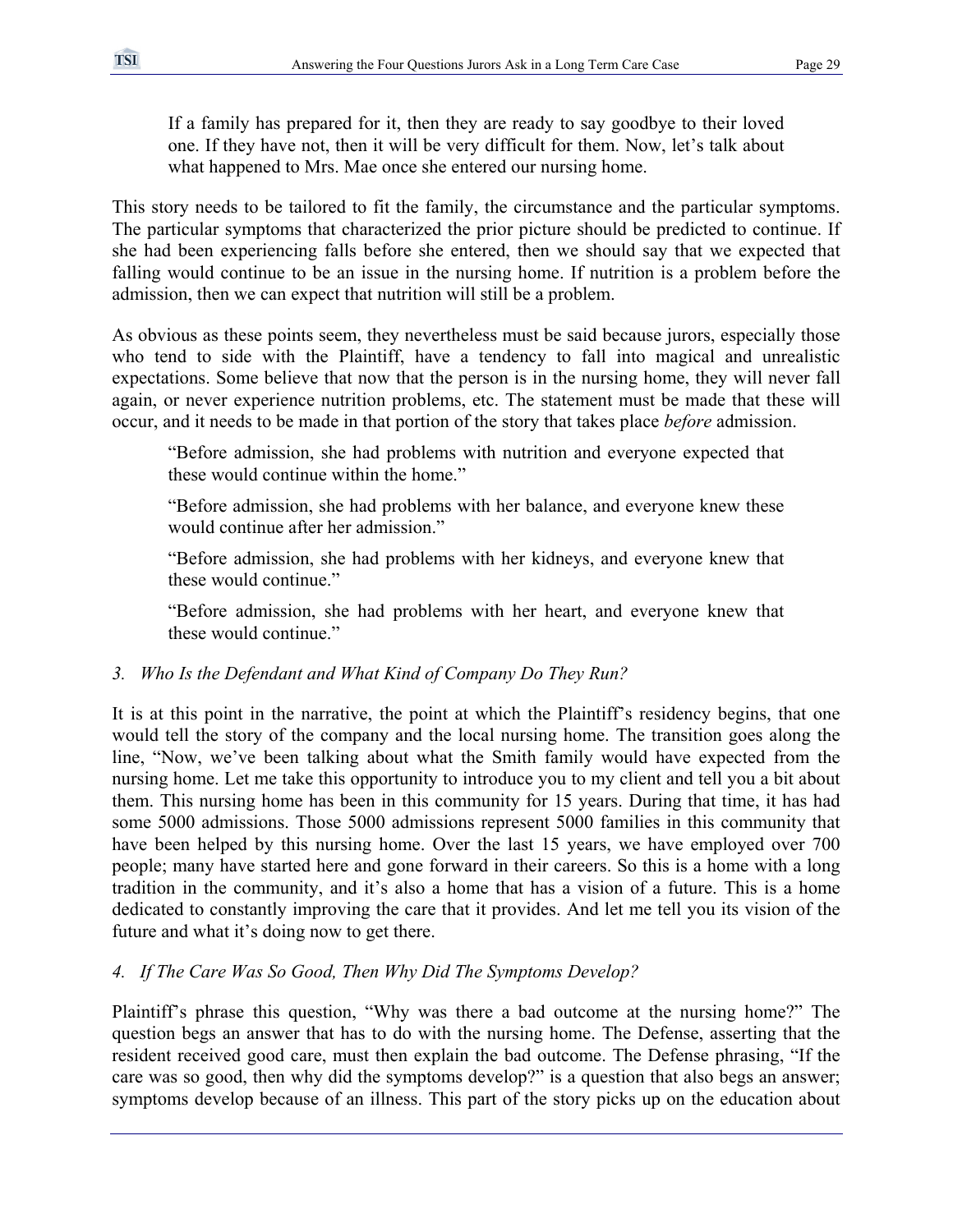the illness that was given before the residency. The villain that we talked about before the admission continued to stalk the resident. It grew, progressively and inexorably, as everyone knew it would. This would also be the place in the narrative to rebut Plaintiff's theory of the case.

# *5. Why Is This Family Bringing A Lawsuit?*

A family's motivation in bringing a lawsuit stems from one, two or even all of the three Gs: Guilt, Grief, and Greed. The family feels guilt over the fact that they had to place a loved one in the home and couldn't or didn't visit as often as they should have. The family feels grief over the loss of a loved one, a grief that cannot be resolved in healthy forms. Finally, the family is greedy. We suggest posing all these options and letting the jurors decide:

Now I talked with you in voir dire about different reactions that we all have to a death of someone close to us. When someone dies, we first of all feel sad about it. And another feeling we have is to feel bad about the things that we didn't do that we should have done or bad about the things we did do that we shouldn't have done. That's a natural part. And then finally, when someone dies, we feel angry; at the illness, at the bad driver, at God; who knows, but it's common to feel mad. So when people lose someone in their family, it's natural for them to feel sad about it, to feel bad about it, and to feel mad about it.

I've told you earlier that one of the questions we were going to talk about was why this family brought this lawsuit. We have found that people bring these kinds of lawsuits for one of three reasons. Sometimes they feel bad about having put a family member in the nursing home in the first place and they've always been left with the feeling that they need to make it up to them. We have found that to be one reason.

Second, we understand that at the time of Mae's death the family felt the loss and felt the grief. We respect that and we have nothing but compassion for them. Who among us can judge how we would act in that situation? Who is to say what we would do if we felt the anger, hurt and loss that comes from the death of someone so near to us? So we understand their pain, and we sympathize, and we wish them well, but sometimes people can take those feelings out on someone else unfairly.

Finally, another reason people bring these lawsuits is simple, and that's because they are looking to take advantage of a situation and trying to get some money.

I don't know which of these three reasons it is, and that's your job to decide.

From the Defense standpoint, it doesn't matter which of these the jurors choose.

# **CONCLUDING THOUGHTS**

We have often heard attorneys defending long term care cases, as well as the staff and management in long term care companies, express frustration that jurors just don't understand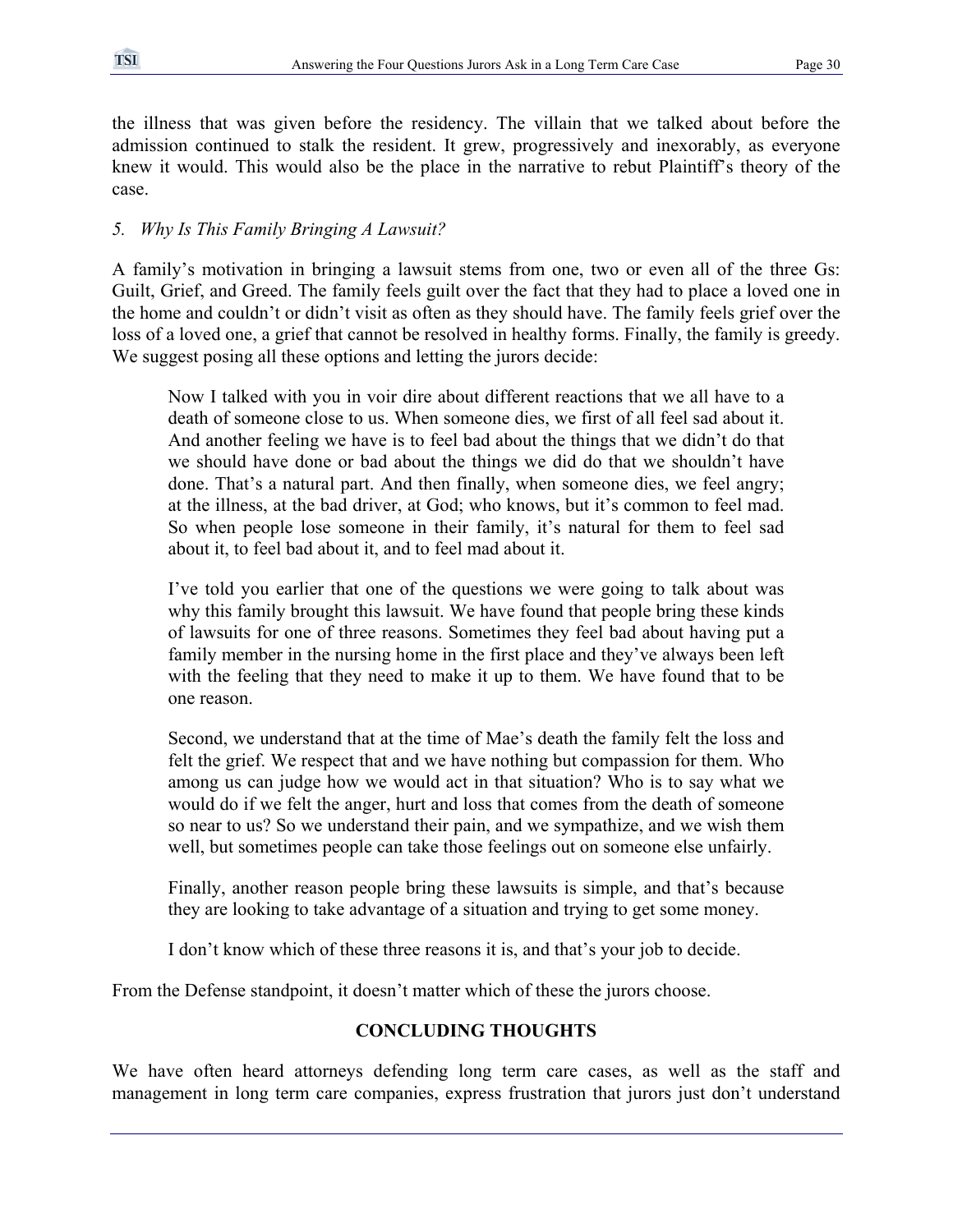that the resident was old and that old people die. There are reasons for this difficulty. First, everyone has a hard time accepting an untimely death, and the illusion of an untimely death is created when we acquiesce as Plaintiff's limit the case to the period of the residency. The residency and the death must be placed in the context of person's life. Death is timely and easier to accept when it comes at the end of a full life. Telling the story of the resident's full life makes it easier for the jurors to accept the death. In addition and perhaps more importantly, we have not been talking about the resident's death in a language that fits with the jurors' beliefs.

In the Bible belt, our research, consistent with other polling data, finds that over 80% of the people describe themselves as born-again, and over 90% believe that life goes on after death. In other jurisdictions, the percentage of people describing themselves as born-again decreases to about 30%, but the percentage believing in life after death doesn't drop below 80%. Given that our cases require that the jurors accept that the resident's death happened as a result of natural causes and not due to negligence, then we must speak in the language that helps the jurors accept the death; and that language is spiritual, not secular, scientific, physiological or terminal. We use a secular, scientific, terminal language when we show a picture of a pressure sore and say, "This is the kind of deterioration you can expect at the end of life when the body decays." We use a spiritual language when we say that this is what occurs when the spirit begins to take leave of the body, when the soul goes forward, and when the person passes on. The two languages are not mutually exclusive. Both can be used, and we are not trying to convince anyone that life goes on, that souls go forward, or that God calls spirits home. We are simply saying what jurors already believe.

Not only should attorneys move in this direction, but so should the nursing home companies. We have asked jurors what kinds of changes they want to see in nursing homes. Not surprisingly, increasing the pay, training and number of CNAs tops the list, with 87% of the people making these recommendations. But just behind, with 83% of the jurors making the recommendations, are the following:

- <sup>¾</sup> Shortly after the passing of any resident, have a bereavement counselor contact the family to offer their services to help the family adjust to the loss.
- <sup>¾</sup> Hold regular meetings for staff, attended by a trained professional, that gives the staff a chance to deal with the feelings that result from working in a place where death is such a frequent event.
- <sup>¾</sup> Have a Family Transitions Support Group, a self-help group for family members to discuss the adjustment challenges people face having a loved one in a nursing home.
- <sup>¾</sup> Upon the passing of any resident, making sure that every family receives a call, a sympathy card, flowers, and that someone from the nursing home attends the wake or funeral.

Most of our cases, and certainly our dangerous cases, involve the death of a resident. Nursing homes should be at the vanguard helping families adapt to the loss. They are not. Only 25% of the people have ever heard of a case in which a nursing home has helped a family deal with the loss of a loved one. For a number of years now there have been numerous lawsuits against nursing homes, and a number of these lawsuits have resulted in very high verdicts. Plaintiffs promise that somehow tomorrow will be better if the jurors just "send the company a message."